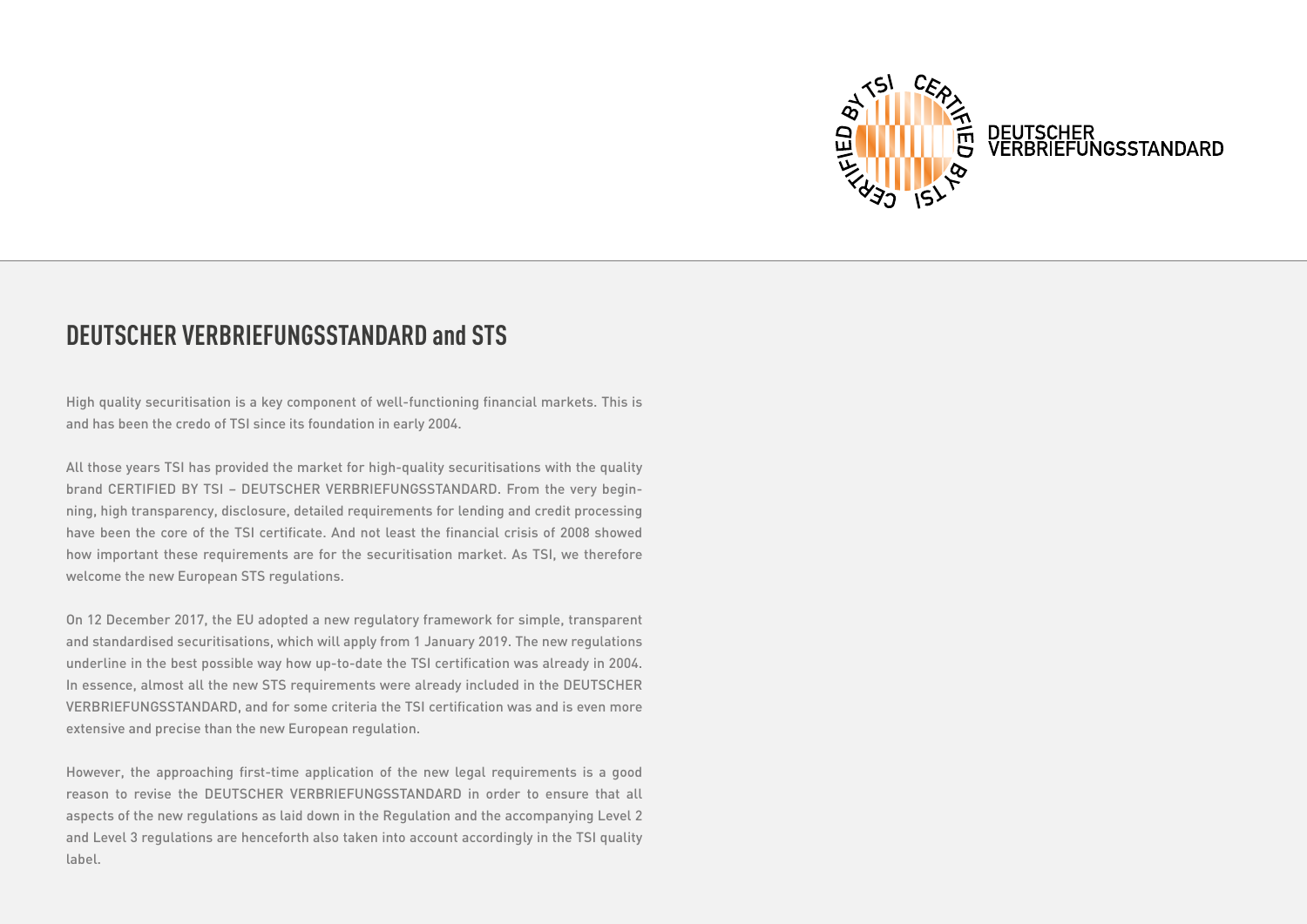## **Declaration of undertaking by the mandator forming part of the TSI certification process**

#### We, the undersigned

#### Mandator

#### PSA Bank Deutschland GmbH

undertake to comply with all details of this declaration of undertaking for the entire term of the securitisation transaction

#### Transaction

#### PBD Germany Auto Loan 2021

The transaction for which the certificate DEUTSCHER VERBRIEFUNGSSTANDARD is applied for is a securitisation transaction within the meaning of Article 2 of the REGULATION (EU) 2017/2402 OF THE EUROPEAN PARLIAMENT AND OF THE COUNCIL of 12 December 2017 laying down a general framework for securitisation and creating a specific framework for simple, transparent and standardised securitisation, and amending Directives 2009/65/EC, 2009/138/EC and 2011/61/EU and Regulations (EC) No 1060/2009 and (EU) No 648/2012 – hereinafter referred to as "Securitisation Regulation". If changes occur with regard to the fulfilment of individual criteria, we will inform True Sale International GmbH thereof without undue delay.

The "General Conditions of Certification", including the annexes, of True Sale International GmbH, as published on the True Sale International GmbH website (www.tsi-gmbh.de), shall apply. True Sale International GmbH will not carry out any initial or ongoing verification of the information given in this declaration of undertaking.

On the basis of TSI's interpretation of the Securitisation Regulation as of 12 December 2017 the STS requirements are incorporated in TSI's DEUTSCHER VERBRIEFUNGSSTANDARD requirements for EU securitisation transactions with car financing receivables as underlying. The originator confirms with this declaration of undertaking that the transaction complies with all given requirements to its best knowledge. TSI has checked and verified the originator's statements on the basis of the offering circular and further material provided by the originator, such as the articles of association of the SSPE or a sample of the future investor reporting.

The TSI certification is not a third party verification according to article 28 of the Securitisation Regulation. Neither is the originator able to give a final STS notification in accordance to Article 27 of the Securitisation Regulation as far as the Regulatory Technical Standards and Guidelines of EBA and ESMA are not yet finally approved by the EU-Commission. But TSI has considered as much as possible all general requirements (Chapter 1 to 3 of the Regulation) as well as the STS requirements for ABS-transactions contained in Chapter 4 of the Securitisation Regulation and the final EBA guidelines on the STS criteria for non-ABCP securitisation of 12 December 2019.

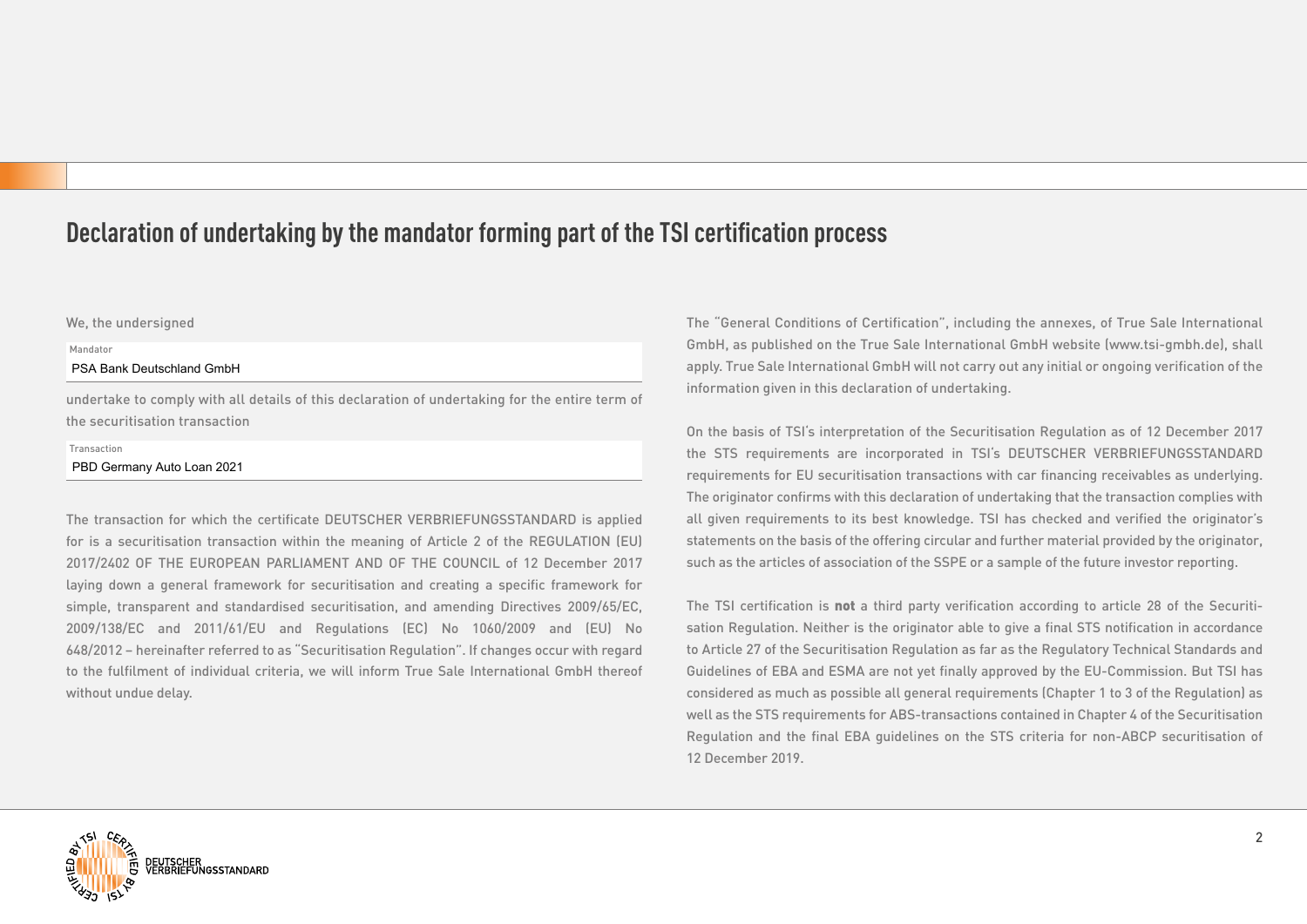# **Reference data**

| Transaction name                                   | Legal Counsel                                                        |
|----------------------------------------------------|----------------------------------------------------------------------|
| PBD Germany Auto Loan 2021                         | Baker & McKenzie Partnerschaft von Rechtsanwälten und Steuerberatern |
| Name of the SPV                                    | Corporate services provider                                          |
| PBD Germany Auto Loan 2021 UG (haftungsbeschränkt) | Wilmington Trust SP Services (Frankfurt) GmbH                        |
| Originator                                         | Closing date                                                         |
| PSA Bank Deutschland GmbH                          | 29.1.2021                                                            |
| Country of origin of asset pool                    | Volume per tranche in EUR million                                    |
| Germany                                            | Class A: 466.2, Class B: 33.8                                        |
| Servicer                                           | Term                                                                 |
| PSA Bank Deutschland GmbH                          | 11.9 years                                                           |
| Joint Lead Manager                                 | Rating                                                               |
| N.A.                                               | Class A: Fitch AA, Moody's Aa2, Class B: NR                          |
| Bookrunner                                         | Stock exchange                                                       |
| N.A.                                               | Luxembourg SE                                                        |
|                                                    |                                                                      |

#### Portfolio structure

Static

Asset class

 $\overline{\mathsf{X}}$  Revolving

X Auto loans

Securitisation structure

 $\boxed{\mathsf{X}}$  True Sale Synthetic

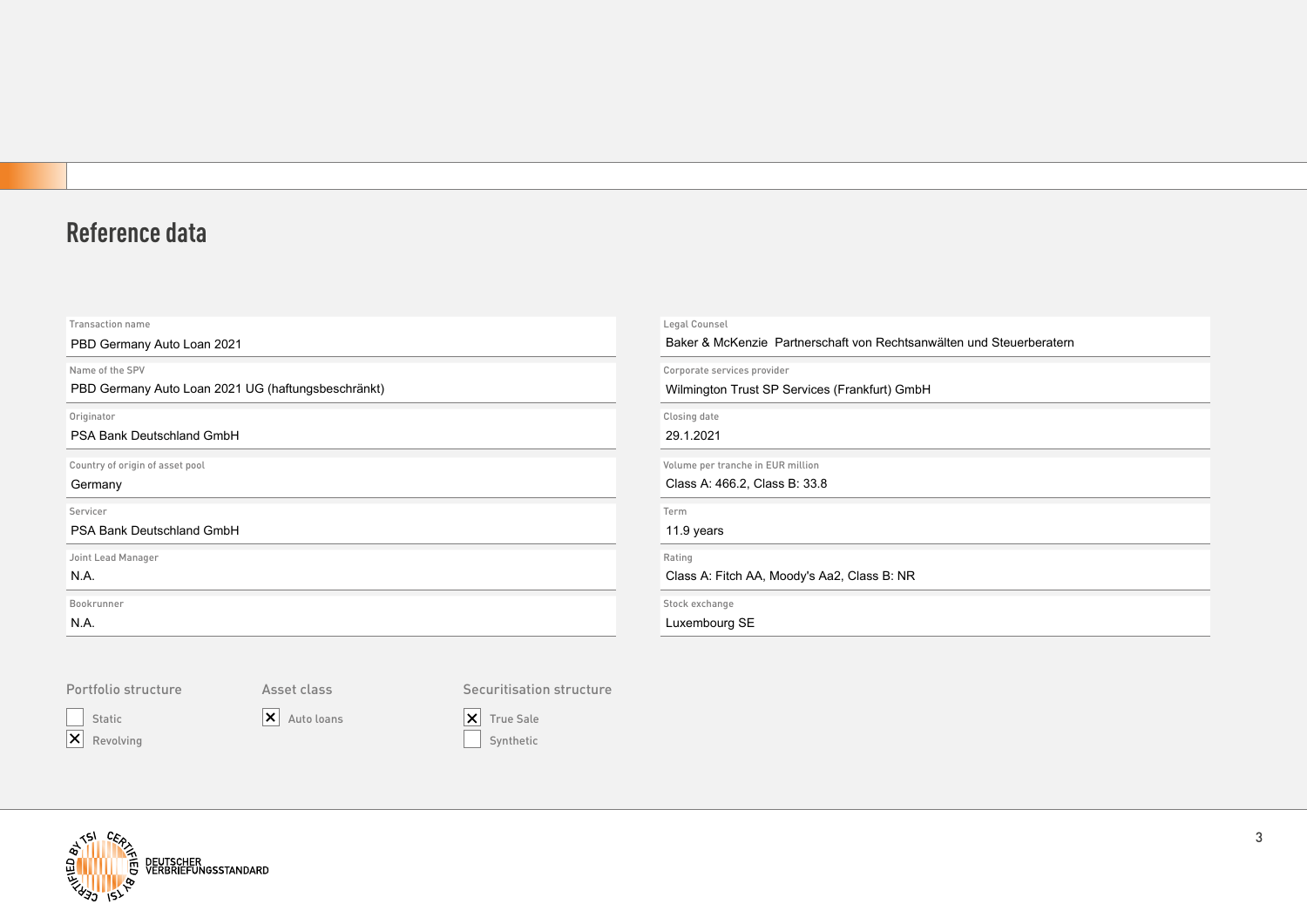# **Table of contents**

| $\ge$ Overriding criteria (1-7)                                                      | $5 - 7$   |
|--------------------------------------------------------------------------------------|-----------|
| Transparency for institutional investors (8-14)<br>$\geq$                            | $8 - 12$  |
| Quality criteria in regard of the underlying (15-34 b)<br>≫⊩                         | $12 - 20$ |
| Quality criteria in regard of the transaction structure (35-53)<br>$\geq$            | $21 - 28$ |
| Additional quality criteria for auto loans – Definition of auto loans (54)<br>$\geq$ | 29        |
| Comments<br>>1                                                                       | 30        |
| Provision of anonymised loan-level data<br>≫                                         | 31        |

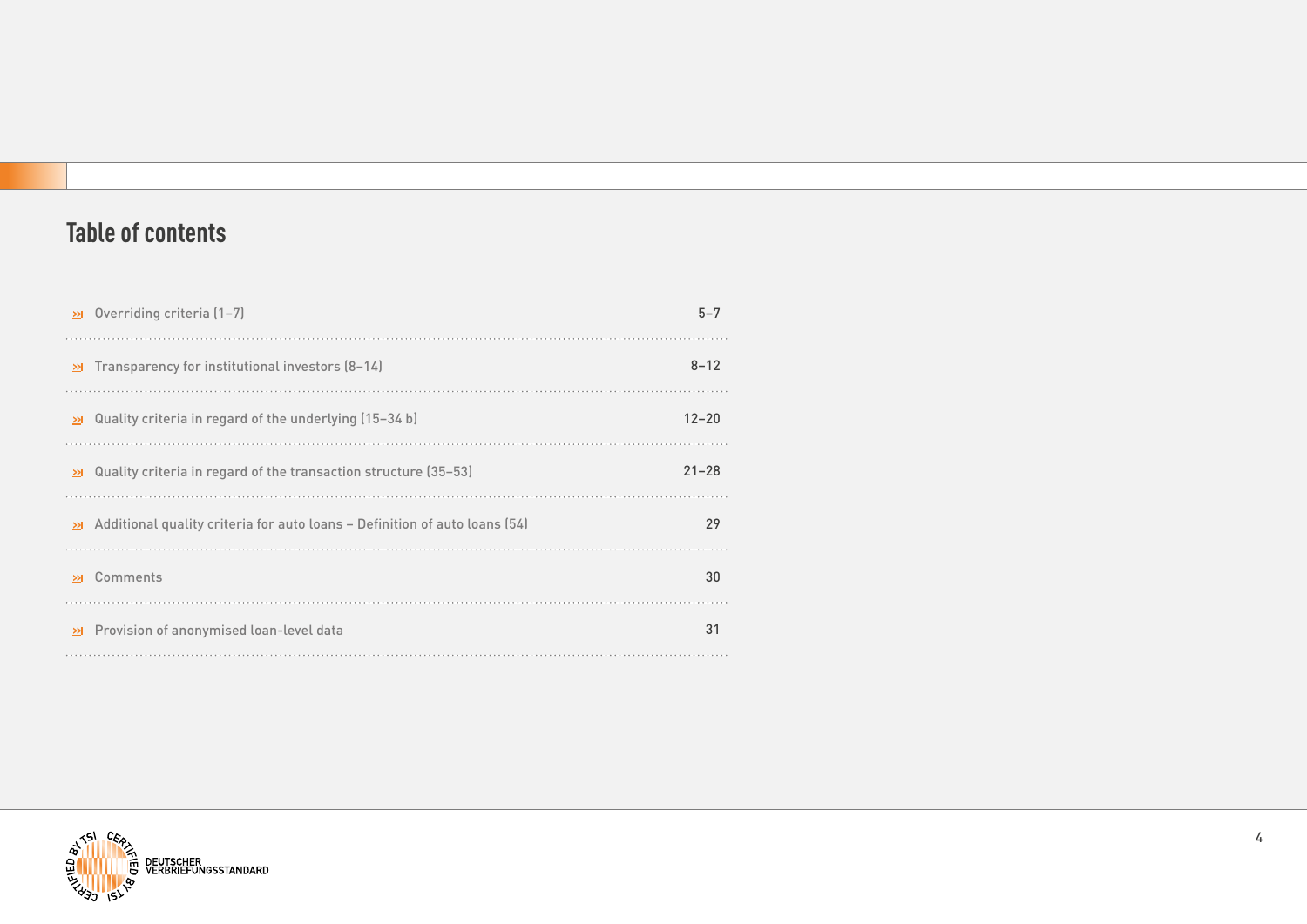| No Quality criterion                                                                                                                                                                                                                                                                     | <b>Criterion</b><br>fulfilled                  | Reference to<br>the Regulation*                         | Prospectus /<br>reference                                                                                                  | <b>Comments</b>                                                                                                                                                                                               |  |  |  |  |
|------------------------------------------------------------------------------------------------------------------------------------------------------------------------------------------------------------------------------------------------------------------------------------------|------------------------------------------------|---------------------------------------------------------|----------------------------------------------------------------------------------------------------------------------------|---------------------------------------------------------------------------------------------------------------------------------------------------------------------------------------------------------------|--|--|--|--|
| Overriding criteria                                                                                                                                                                                                                                                                      |                                                |                                                         |                                                                                                                            |                                                                                                                                                                                                               |  |  |  |  |
| Assurance is given, that either the seller is the original lender of the pool of<br>receivables to be securitised or the original lender is part of the respective group<br>in which the pool of receivables was originated and the sale is part of the ordinary<br>business procedures. | $\boxed{\mathsf{x}}$<br>Yes<br>No<br>$n. a.**$ | Exclusion from<br>Article 9 (3.) and<br>Article 20 (4.) | Prospectus<br>"ELIGIBILITY<br>CRITERIA",<br>subsection "Part 1"<br>paragraph "1. The<br>Receivable", item<br>(a) and para- | graph "2. The Auto Loan Contracts", item (f).<br>All assets were originated by PSA Bank Deutschland GmbH.<br>This requirement is ensured by a corresponding eligibility<br>criterion.<br>continued on page 30 |  |  |  |  |
| 2 Assurance is given that the portfolio to be securitised contains no securitisation<br>positions of other securitisation transactions (prohibition of re-securitisations).                                                                                                              | $\boxed{\mathsf{x}}$<br>Yes<br>No<br>n. a.     | Article 8 and<br>Article 20 [9.]                        | Prospectus<br>"ELIGIBILITY<br>CRITERIA",<br>subsection "Part 1".<br>paragraph "1. The<br>Receivable", item<br>$(bb)$ .     | continued on page 30                                                                                                                                                                                          |  |  |  |  |
| 3 In connection with the SSPE involved in the transaction assurance is given that the<br>SSPE is established in a member state of the European Union.                                                                                                                                    | $\boxed{\mathsf{x}}$<br>Yes<br>No<br>n. a.     | Article 4<br>Article 18                                 | Prospectus<br>"THE ISSUER".                                                                                                | The SSPE is located in Germany.<br>continued on page 30                                                                                                                                                       |  |  |  |  |
|                                                                                                                                                                                                                                                                                          |                                                |                                                         |                                                                                                                            | *Securitisation Regulation<br>**not applicable                                                                                                                                                                |  |  |  |  |

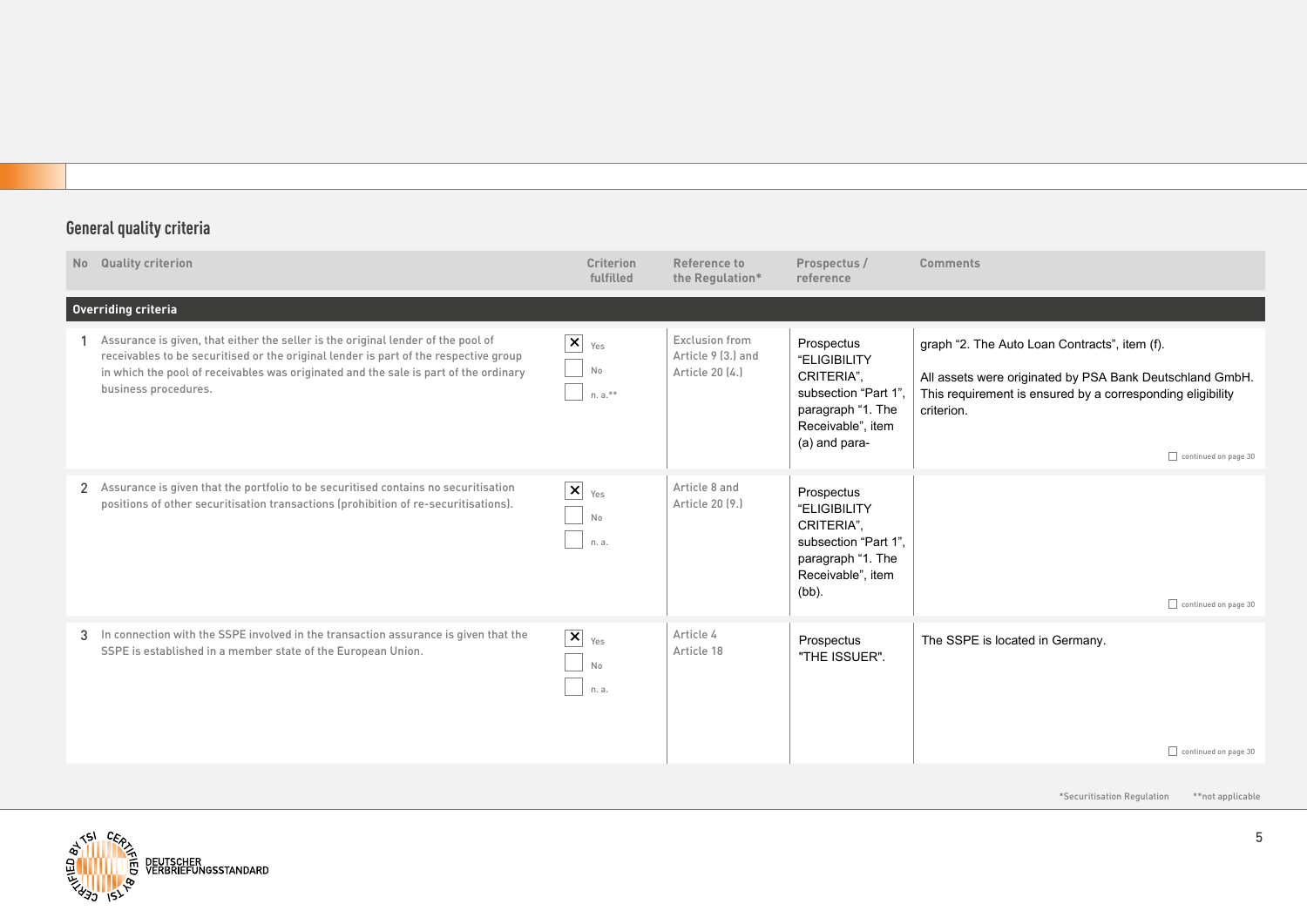| <b>Quality criterion</b><br>No                                                                                                                                                                                                                                                                                                                                                                                                                                                                                                                                                                                                                                                                                                                                                                                                                                                                                                                                                                                                                                                                            |                                                                               | <b>Criterion</b><br>fulfilled                               |       | Reference to<br>the Regulation  | Prospectus /<br>reference                                                                                                                                      | <b>Comments</b>                                                                                                  |
|-----------------------------------------------------------------------------------------------------------------------------------------------------------------------------------------------------------------------------------------------------------------------------------------------------------------------------------------------------------------------------------------------------------------------------------------------------------------------------------------------------------------------------------------------------------------------------------------------------------------------------------------------------------------------------------------------------------------------------------------------------------------------------------------------------------------------------------------------------------------------------------------------------------------------------------------------------------------------------------------------------------------------------------------------------------------------------------------------------------|-------------------------------------------------------------------------------|-------------------------------------------------------------|-------|---------------------------------|----------------------------------------------------------------------------------------------------------------------------------------------------------------|------------------------------------------------------------------------------------------------------------------|
| 4 Assurance is given that the originator is established in a member state of the<br>European Union and all the credits giving rise to the underlying exposures were<br>granted in accordance with Article 9 (1) of the Securitisation Regulation.                                                                                                                                                                                                                                                                                                                                                                                                                                                                                                                                                                                                                                                                                                                                                                                                                                                         |                                                                               | $\mathsf{X}$ Yes<br>No<br>n. a.                             |       | Article 18 and<br>Article 9 [1] | Prospectus<br>"THE SELLER<br>AND THE<br>SERVICER".                                                                                                             | All assets were originated by PSA Bank Deutschland GmbH,<br>requlated German MFI.<br>$\Box$ continued on page 30 |
| Assurance is given that the originator retains on an ongoing basis a material net<br>5.<br>economic interest in accordance with Article 6 of the Securitisation Regulation. The<br>risk retention is disclosed to the institutional investor in accordance with Article 5 of<br>the Securitisation Regulation including information on which of the following<br>modalities provided for in Article 6(3) of the Securitisation Regulation has been<br>applied:<br>the retention of not less than 5 % of the nominal value of each of the tranches<br>sold or transferred to investors;<br>in the case of revolving securitisations or securitisations of revolving<br>exposures, the retention of the originator's interest of not less than 5 % of<br>the nominal value of each of the securitised exposures;<br>the retention of randomly selected exposures, equivalent to not less than 5 %<br>exposures would otherwise have been securitised in the securitisation,<br>provided that the number of potentially securitised exposures is not less than<br>100 at origination;<br>continued on page 7 | of the nominal value of the securitised exposures, where such non-securitised | Yes<br>No<br>∣×∶<br>$\times$<br>$ \boldsymbol{\mathsf{x}} $ | n. a. | Article 6<br>Article 21 [1.]    | Prospectus<br>"COMPLIANCE<br>WITH THE<br><b>SECURITISATION</b><br>REGULATION".<br>subsection<br>"Compliance with<br>the EU Risk<br>Retention<br>Requirements". | continued on page 30                                                                                             |

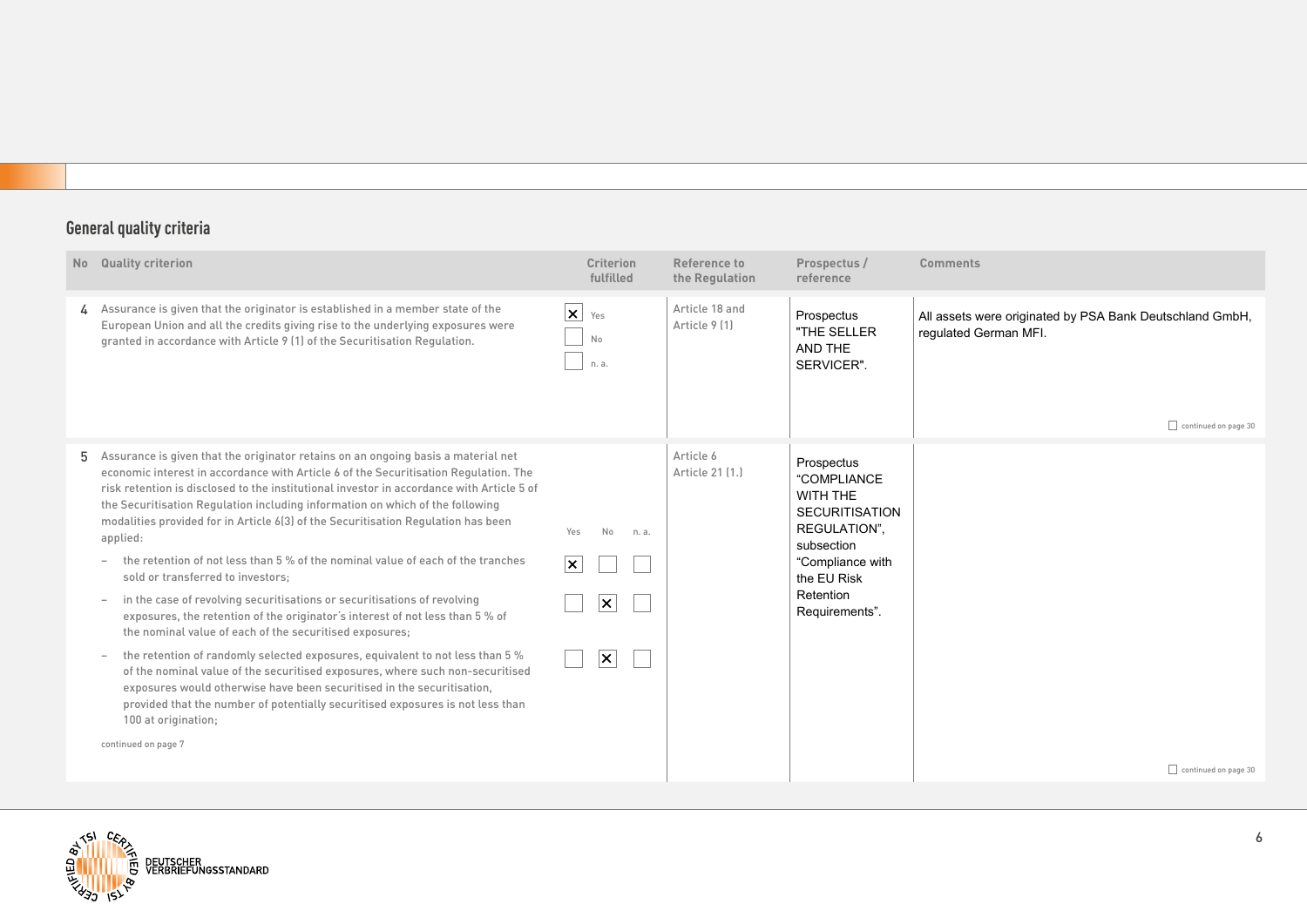| N <sub>o</sub> | <b>Quality criterion</b>                                                                                                                                                                                                                                                                                                                                                                                                                                                                                                                                                                                                 | <b>Criterion</b><br>fulfilled                                              | Reference to<br>the Regulation                                                                    | Prospectus /<br>reference                                                        | <b>Comments</b>                                                                                                                     |
|----------------|--------------------------------------------------------------------------------------------------------------------------------------------------------------------------------------------------------------------------------------------------------------------------------------------------------------------------------------------------------------------------------------------------------------------------------------------------------------------------------------------------------------------------------------------------------------------------------------------------------------------------|----------------------------------------------------------------------------|---------------------------------------------------------------------------------------------------|----------------------------------------------------------------------------------|-------------------------------------------------------------------------------------------------------------------------------------|
|                | 5 continued from page 6<br>the retention of the first loss tranche and, where such retention does not<br>amount to 5% of the nominal value of the securitised exposures, if necessary,<br>other tranches having the same or a more severe risk profile than those<br>transferred or sold to investors and not maturing any earlier than those<br>transferred or sold to investors, so that the retention equals in total not less<br>than 5% of the nominal value of the securitised exposures; or<br>the retention of a first loss exposure of not less than 5% of every securitised<br>exposure in the securitisation. | No<br>Yes<br>n. a.<br>$\vert x \vert$<br>$\vert x \vert$                   |                                                                                                   |                                                                                  | $\Box$ continued on page 30                                                                                                         |
|                | 6 Assurance is given that the following criteria listed below are fulfilled:<br>no active management of the assets,<br>$\overline{\phantom{a}}$<br>non-petition, limited recourse is ensured in the transaction structure,<br>the annual audit of the issuer will be made by a reputable audit company.<br>$\overline{\phantom{a}}$                                                                                                                                                                                                                                                                                      | No<br>Yes<br>n. a.<br>$\vert x \vert$<br>$\times$<br>$\boldsymbol{\times}$ | <b>TSI criterion</b><br>Recital 25 and<br>Article 20 (7.)<br>Article 2 (1.) and<br>Article 2 (2.) | Prospectus<br>"THE ISSUER",<br>"TERMS AND<br><b>CONDITIONS OF</b><br>THE NOTES". | The SPV will be audited by PwC Germany.<br>continued on page 30                                                                     |
|                | 7 Assurance is given that the securitisation positions will not be offered or transferred<br>to retail clients.                                                                                                                                                                                                                                                                                                                                                                                                                                                                                                          | $\mathbf{x}$ $_{\text{Yes}}$<br><b>No</b><br>n. a.                         | Article 3                                                                                         | Prospectus<br>Introduction - "No<br>offer to retail<br>investors".               | Notes will be admitted to trading on the Luxembourg Stock<br>Exchange - segment for professional investors.<br>continued on page 30 |

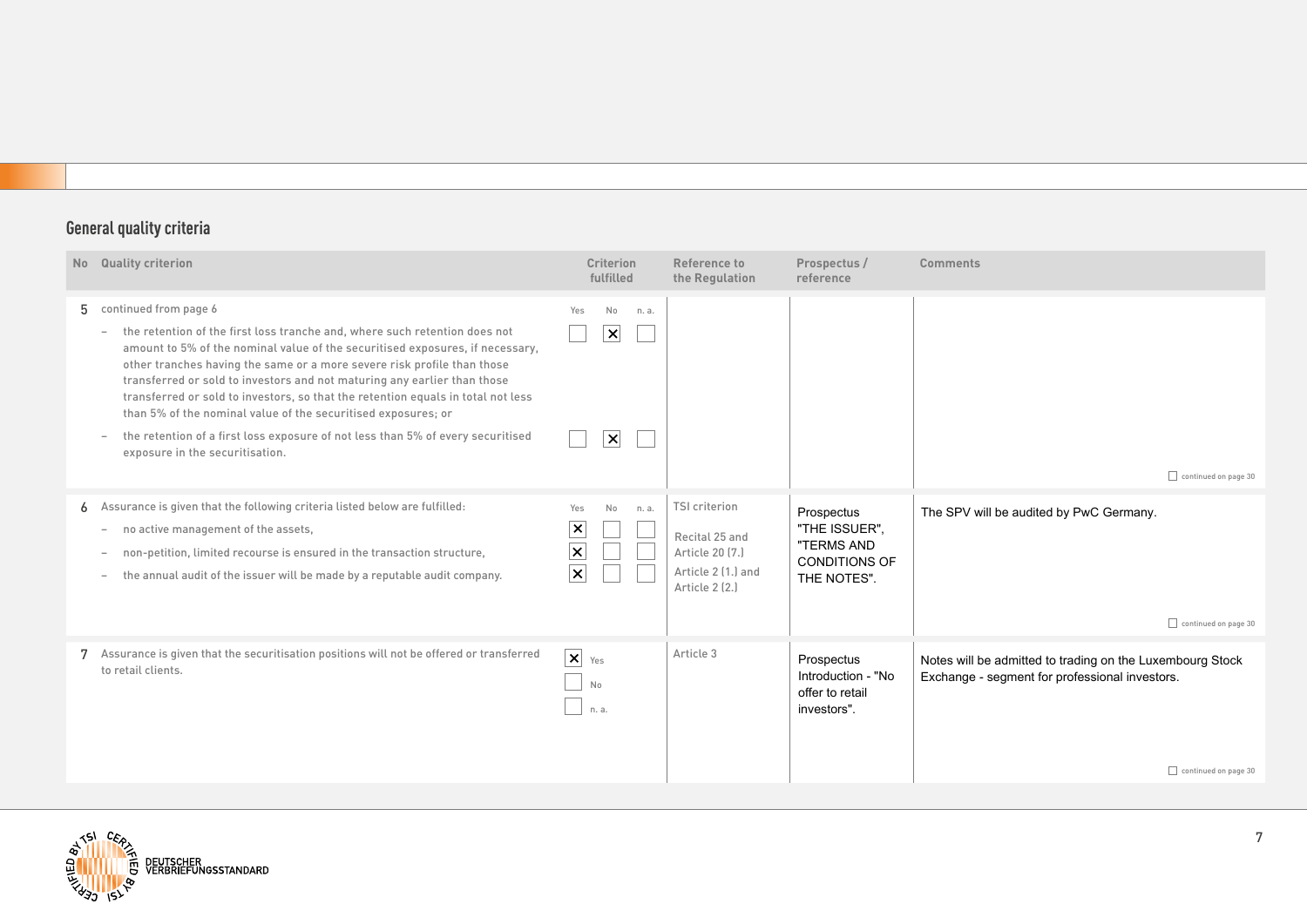| <b>No</b> | <b>Quality criterion</b>                                                                                                                                                                                                                                                                                                                                                                                                                                                                                                                                                                                                                                                                                                                                                                                                                                                                                                                                                        | <b>Criterion</b><br>fulfilled                            | Reference to<br>the Regulation                                         | Prospectus /<br>reference                                                                                                                                                                                                                         | <b>Comments</b>      |
|-----------|---------------------------------------------------------------------------------------------------------------------------------------------------------------------------------------------------------------------------------------------------------------------------------------------------------------------------------------------------------------------------------------------------------------------------------------------------------------------------------------------------------------------------------------------------------------------------------------------------------------------------------------------------------------------------------------------------------------------------------------------------------------------------------------------------------------------------------------------------------------------------------------------------------------------------------------------------------------------------------|----------------------------------------------------------|------------------------------------------------------------------------|---------------------------------------------------------------------------------------------------------------------------------------------------------------------------------------------------------------------------------------------------|----------------------|
|           | Transparency for institutional investors                                                                                                                                                                                                                                                                                                                                                                                                                                                                                                                                                                                                                                                                                                                                                                                                                                                                                                                                        |                                                          |                                                                        |                                                                                                                                                                                                                                                   |                      |
| 8         | Assurance is given that investors will be made available prior to holding a securitisati-<br>on position, all necessary information for due diligence requirements for institutional<br>investors in accordance with Article 5.1 to Article 5.5, Article 7.1 (b) and Article 22 of<br>the Securitisation Regulation.                                                                                                                                                                                                                                                                                                                                                                                                                                                                                                                                                                                                                                                            | $\overline{\mathbf{x}}$ Yes<br>No<br>n. a.               | Article 5.1 to<br>Article 5.5 and<br>Article 7.1 (b) and<br>Article 22 | Prospectus<br>"COMPLIANCE<br>WITH THE<br><b>SECURITISATION</b><br>REGULATION".                                                                                                                                                                    | continued on page 30 |
|           | 9 Assurance is given that the Prospectus pursuant to Regulation (EU) 2017/1129 of<br>the European Parliament and the Council or final offering document will contain the<br>relevant information that institutional investors are required to verify prior to holding<br>a securitisation position:<br>the structural features of the securitisation that can materially impact<br>the performance of the securitisation position, including the contractual<br>priorities of payment and priority of payment-related triggers, credit<br>enhancements, liquidity enhancements, market value triggers, and<br>transaction-specific definitions of default<br>In addition, assurance is given that the following information allowing institutional<br>investors to analyse a securitisation position prior to holding will be made available:<br>the risk characteristics of the individual securitisation positions and of<br>the underlying exposures;<br>continued on page 9 | Yes<br>No<br>n. a.<br>$\vert x \vert$<br>$\vert x \vert$ | Article 7 [1.]<br>Article 5 [3.][b]<br>Article 5 (3.)(a)               | Prospectus<br>"COMPLIANCE<br>WITH THE<br><b>SECURITISATION</b><br>REGULATION".<br>"COMPLIANCE<br>WITH STS<br><b>REQUIREMENTS".</b><br>"CREDIT<br>STRUCTURE",<br>"TERMS AND<br><b>CONDITIONS OF</b><br>THE NOTES" and<br>"VERIFICATION<br>BY SVI". |                      |
|           |                                                                                                                                                                                                                                                                                                                                                                                                                                                                                                                                                                                                                                                                                                                                                                                                                                                                                                                                                                                 |                                                          |                                                                        |                                                                                                                                                                                                                                                   | continued on page 30 |

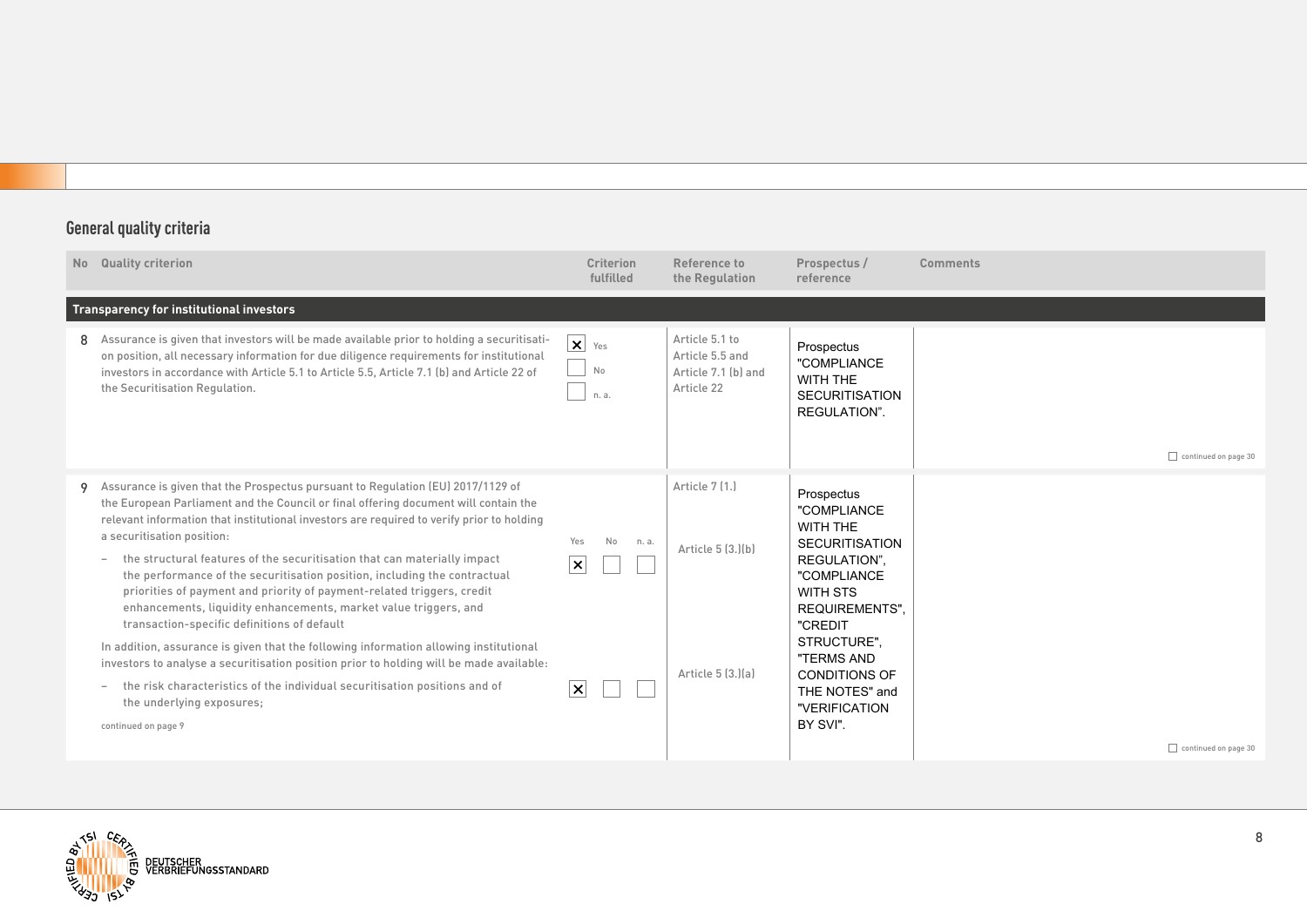| No | <b>Quality criterion</b>                                                                                                                                                                                                                                                                                                                                                                                                                                                                                                    | <b>Criterion</b><br>fulfilled                                                    | Reference to<br>the Regulation                                                                   | Prospectus /<br>reference                                                      | <b>Comments</b>                                                                                                |
|----|-----------------------------------------------------------------------------------------------------------------------------------------------------------------------------------------------------------------------------------------------------------------------------------------------------------------------------------------------------------------------------------------------------------------------------------------------------------------------------------------------------------------------------|----------------------------------------------------------------------------------|--------------------------------------------------------------------------------------------------|--------------------------------------------------------------------------------|----------------------------------------------------------------------------------------------------------------|
| 9  | continued from page 8<br>the underwriting and appraisal of creditworthiness standards for the<br>$\overline{\phantom{0}}$<br>underlying exposures including standards for amending, renewing and<br>re-financing;<br>the detailed STS notification referred to in Article 27 and the corresponding<br>draft RTS and ITS on STS Notification under Regulation (EU) N° 2017/2402.                                                                                                                                             | No<br>Yes<br>n. a.<br>$ \boldsymbol{\mathsf{x}} $<br>$ \boldsymbol{\mathsf{x}} $ | Article 5 (1.)(a)-(b)<br>Article 5(3.)(c))                                                       |                                                                                | continued on page 30                                                                                           |
| 10 | Assurance is given that the preliminary prospectus (or "red herring" prospectus)<br>or the preliminary documentation will be prepared and presented to the investors<br>concerned no later than two weeks before the closing date. The preliminary<br>prospectus or the preliminary documentation contains all essential data required for<br>the evaluation of the transaction including historical data no shorter than five years on<br>default and loss performance, delinguencies for substantially similar exposures. | $\mathsf{X}$ $_{\text{Yes}}$<br>No<br>n. a.                                      | <b>TSI criterion</b><br>Article 5 (3.)<br>Article 22 [1.]<br>Article 22 (5.)<br>Article [7] [1.] | Prospectus<br>"COMPLIANCE<br>WITH THE<br><b>SECURITISATION</b><br>REGULATION". | continued on page 30                                                                                           |
|    | Assurance is given that the originator will, before the pricing of the securitisation,<br>make available to potential investors a liability cash flow model which precisely<br>represents the contractual relationship between the underlying exposures and the<br>payments flowing between the originator, sponsor, investors, other third parties and<br>the SSPE, and that he has to, after pricing, make that model available to investors on<br>an ongoing basis and to potential investors upon request.              | $\vert x \vert$<br>Yes<br>No<br>n. a.                                            | Article 22 [3.]                                                                                  | Prospectus<br>"COMPLIANCE<br>WITH THE<br><b>SECURITISATION</b><br>REGULATION". | The liability cash flow model will be made available on<br>Bloomberg page COMP 21-GE1.<br>continued on page 30 |

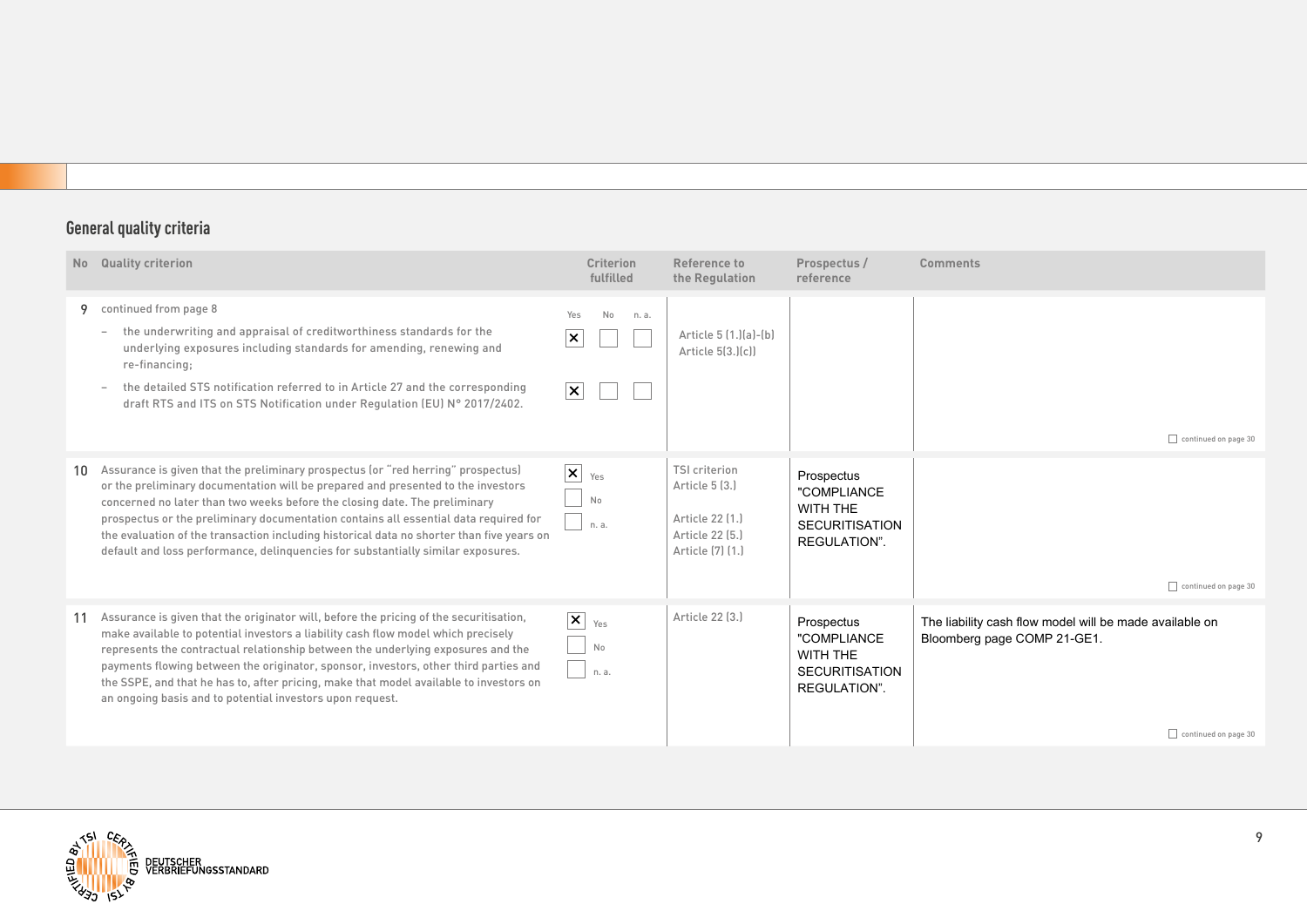| No Quality criterion                                                                                                                                                                                                                                                                                                                                                                | <b>Criterion</b><br>fulfilled | Reference to<br>the Regulation               | Prospectus /<br>reference                                             | <b>Comments</b>      |
|-------------------------------------------------------------------------------------------------------------------------------------------------------------------------------------------------------------------------------------------------------------------------------------------------------------------------------------------------------------------------------------|-------------------------------|----------------------------------------------|-----------------------------------------------------------------------|----------------------|
| 12 Assurance is given, that the Transparency requirements for originators and SSPE's<br>according to Article 7 of the Securitisation Regulation will be fulfilled and at least the<br>following information will be made available:                                                                                                                                                 | Yes<br>No<br>n. a.            | Article 7 and<br>Article 22<br>TSI criterion | Prospectus<br>"COMPLIANCE<br>WITH THE                                 |                      |
| Investor report: The structure of the investor report follows the reporting standards<br>$\overline{\phantom{a}}$<br>and definitions of True Sale International GmbH for the asset class in question;<br>these standards are published on the True Sale International GmbH website<br>(www.tsi-gmbh.de);                                                                            | $\overline{\mathbf{x}}$       |                                              | <b>SECURITISATION</b><br><b>REGULATION</b> "<br>and<br>"CERTIFICATION |                      |
| anonymised Loan level Data in such a manner as may be required to comply<br>with the Eurosystem eligibility criteria of the Guideline (EU) 2015/510 of the<br>European Central Bank of 19 December 2014 on the implementation of the<br>Eurosystem monetary policy framework (ECB/2014/60), subject to applicable<br>data protection laws (insert details in the "comments" field); | $\overline{\mathsf{x}}$       |                                              | BY TRUE SALE<br><b>INTERNATIONAL</b><br>GMBH".                        |                      |
| final offering document or the prospectus together with the closing transaction<br>documents (asset sale agreement, assignment, novation or transfer agreement<br>and any relevant declaration of trust) or a transaction summary;                                                                                                                                                  | $ \mathsf{x} $                | Article 7 1. (b) (i)<br>and (ii)             |                                                                       |                      |
| the derivatives and quarantees agreements and any relevant documents on<br>collateralisation arrangements, where applicable;                                                                                                                                                                                                                                                        | $\vert x \vert$               | Article 7 1. (b) (iii)                       |                                                                       |                      |
| the servicing, back-up servicing, administration and cash management<br>agreements;                                                                                                                                                                                                                                                                                                 | $ \times $                    | Article 7 1. (b) (iv)                        |                                                                       |                      |
| the trust deed, security deed, agency agreement, account bank agreement;                                                                                                                                                                                                                                                                                                            | $\vert x \vert$               | Article 7 1. [b] [y]                         |                                                                       |                      |
| guaranteed investment contract, incorporated terms or master trust<br>framework or master definitions agreement or such legal documentation<br>with equivalent legal value;                                                                                                                                                                                                         | $\overline{\mathbf{x}}$       |                                              |                                                                       |                      |
| continued on page 11                                                                                                                                                                                                                                                                                                                                                                |                               |                                              |                                                                       |                      |
|                                                                                                                                                                                                                                                                                                                                                                                     |                               |                                              |                                                                       | continued on page 30 |

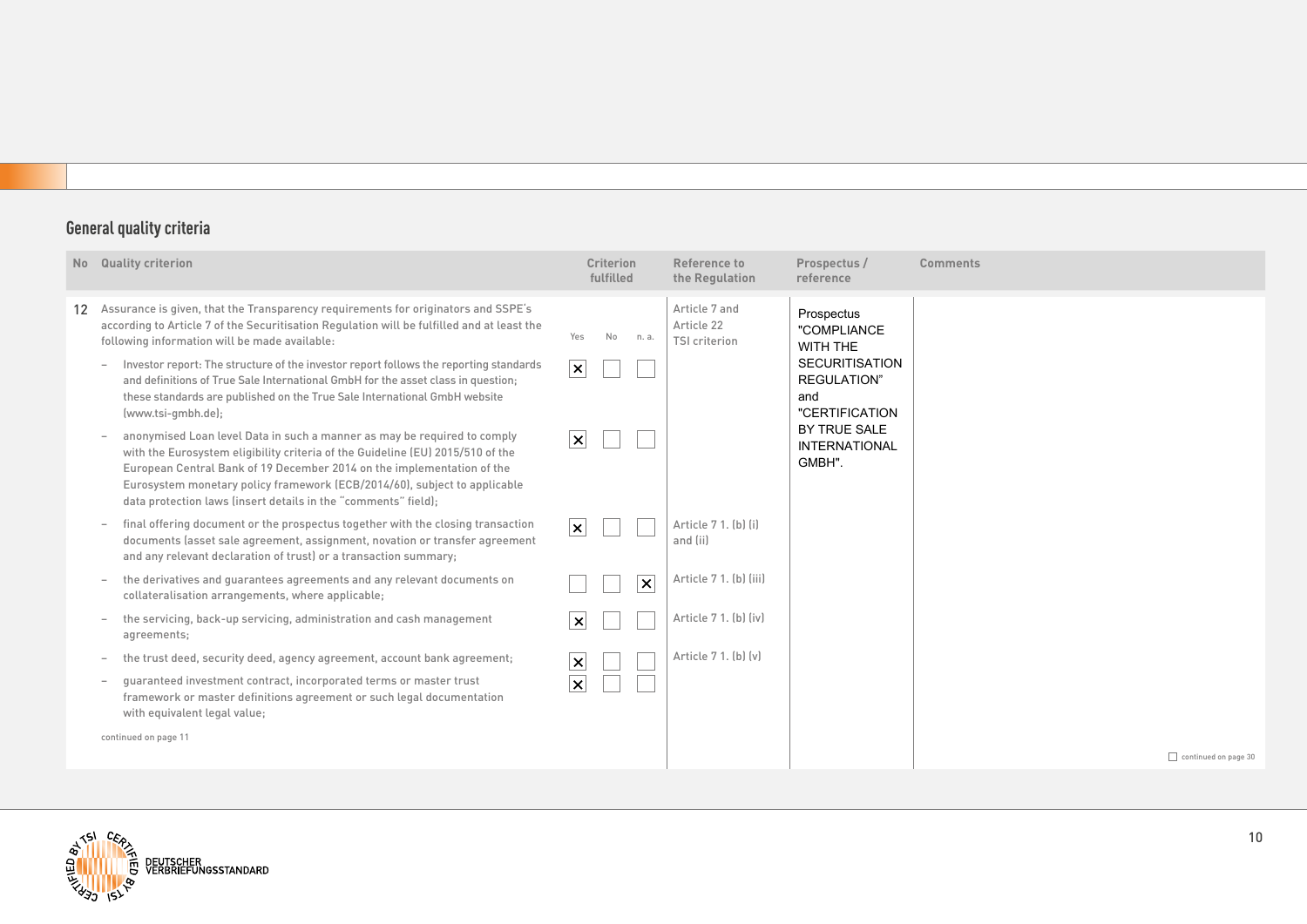|                  | No Quality criterion                                                                                                                                                                                                                                                                                                                                                                                                                                                                                                                                                   | <b>Criterion</b><br>fulfilled                                                                                   | Reference to<br>the Regulation                               | Prospectus /<br>reference                                                      | Comments             |
|------------------|------------------------------------------------------------------------------------------------------------------------------------------------------------------------------------------------------------------------------------------------------------------------------------------------------------------------------------------------------------------------------------------------------------------------------------------------------------------------------------------------------------------------------------------------------------------------|-----------------------------------------------------------------------------------------------------------------|--------------------------------------------------------------|--------------------------------------------------------------------------------|----------------------|
| 12 <sup>12</sup> | continued from page 10<br>any relevant inter-creditor agreements, derivatives documentation,<br>$\overline{\phantom{a}}$<br>subordinated loan agreements, start-up loan agreements and liquidity<br>facility agreements;<br>the detailed STS notification referred to in Article 27 and the corresponding<br>draft RTS and ITS on STS Notification under Requlation (EU) N° 2017/2402.<br>In addition, the offering document or the prospectus (at least in draft or initial form)<br>together with the closing transaction documents or a transaction summary as well | No<br>Yes<br>n. a.<br>$ \boldsymbol{\mathsf{x}} $<br>$ \boldsymbol{\mathsf{x}} $<br>$ \boldsymbol{\mathsf{x}} $ | Article 7 (1.)                                               |                                                                                |                      |
|                  | as the detailed STS notification shall be made available before pricing.                                                                                                                                                                                                                                                                                                                                                                                                                                                                                               |                                                                                                                 |                                                              |                                                                                | continued on page 30 |
| 13               | Assurance is given that during the term of a transaction, the originator or SSPE will<br>make available without undue delay any significant event such as<br>any inside information relating to the securitisation that the originator,<br>sponsor or SSPE is obliged to make public in accordance with Article 17 of<br>Regulation (EU) No 596/2014;<br>name and address of the securitisation repository where the information is<br>made available;<br>the evolution of the ratings of the relevant transaction parties.                                            | Yes<br>No<br>n. a.<br>$ \boldsymbol{\mathsf{x}} $<br>$ \boldsymbol{\mathsf{x}} $<br>$ \boldsymbol{\times} $     | Article 7 (1.) [f]<br>Article 7 (2.)<br><b>TSI criterion</b> | Prospectus<br>"COMPLIANCE<br>WITH THE<br><b>SECURITISATION</b><br>REGULATION". |                      |
|                  |                                                                                                                                                                                                                                                                                                                                                                                                                                                                                                                                                                        |                                                                                                                 |                                                              |                                                                                | continued on page 30 |

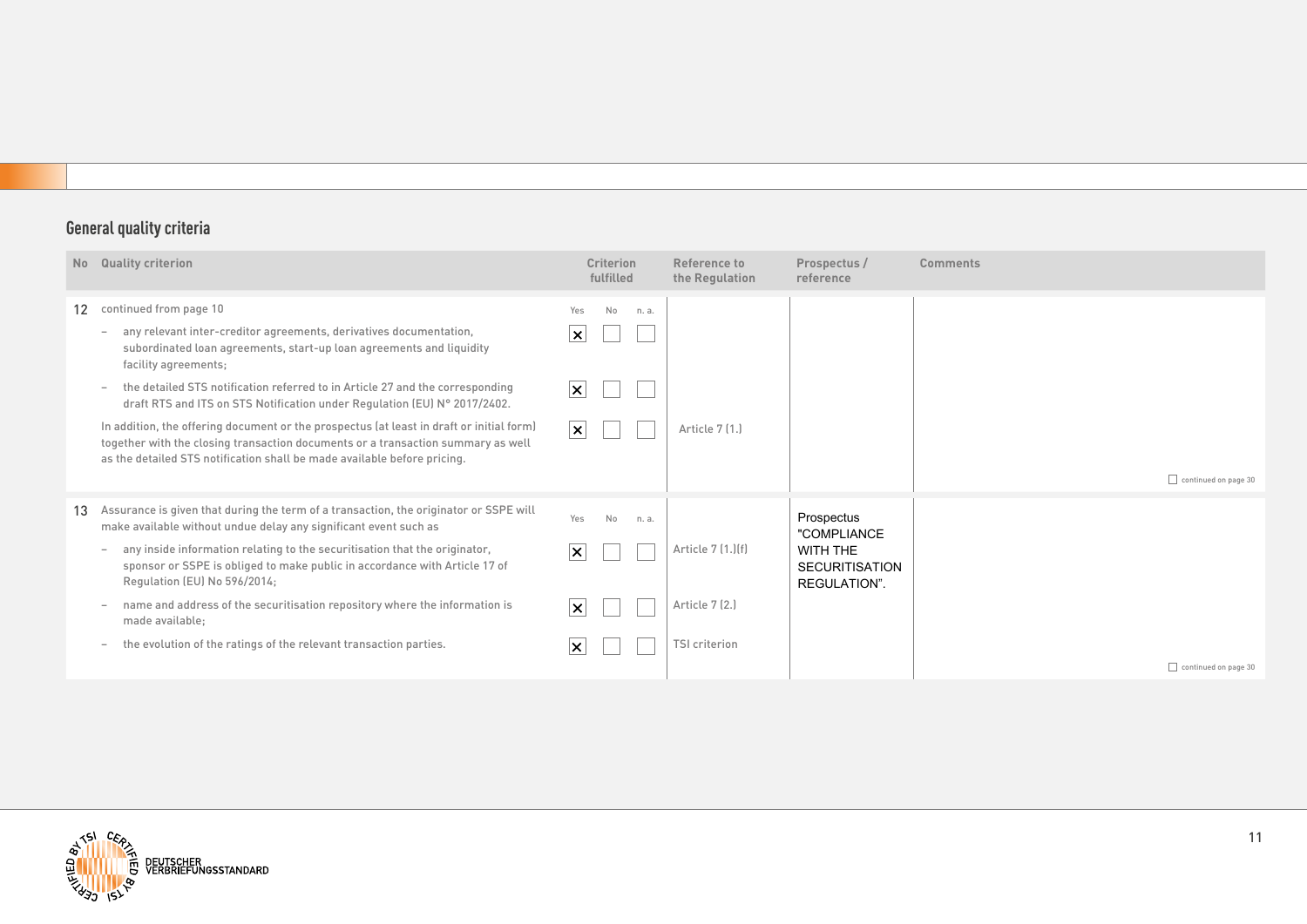|    | No Quality criterion                                                                                                                                                                                                                                                                                                                                                                                                                                                                                                                                                                                                                                                                                       | <b>Criterion</b><br>fulfilled                                        | Reference to<br>the Regulation | Prospectus /<br>reference                                                                   | Comments             |
|----|------------------------------------------------------------------------------------------------------------------------------------------------------------------------------------------------------------------------------------------------------------------------------------------------------------------------------------------------------------------------------------------------------------------------------------------------------------------------------------------------------------------------------------------------------------------------------------------------------------------------------------------------------------------------------------------------------------|----------------------------------------------------------------------|--------------------------------|---------------------------------------------------------------------------------------------|----------------------|
|    | 14 We give our assurance that at least the following information will be provided to True<br>Sale International GmbH for publication on its publicly accessible website:<br>the final version of the issue prospectus;<br>$\overline{\phantom{0}}$<br>the investor report, which shall be published at least once a quarter, in PDF<br>$\overline{\phantom{a}}$<br>format and in write-protected xls format;<br>declaration of undertaking by the Mandator as part of the TSI certification<br>process.                                                                                                                                                                                                    | Yes<br>No<br>n. a.<br>$\times$<br>$\vert x \vert$<br>$\vert x \vert$ | <b>TSI</b> criterion           | Prospectus<br>"CERTIFICATION<br>BY TRUE SALE<br><b>INTERNATIONAL</b><br>GMBH".              |                      |
|    |                                                                                                                                                                                                                                                                                                                                                                                                                                                                                                                                                                                                                                                                                                            |                                                                      |                                |                                                                                             | continued on page 30 |
|    | Quality criteria in regard to the underlying                                                                                                                                                                                                                                                                                                                                                                                                                                                                                                                                                                                                                                                               |                                                                      |                                |                                                                                             |                      |
| 15 | Assurance is given, that the originator applies to exposures to be securitised the same<br>sound and well-defined criteria for credit-granting which they apply to non-securitised<br>exposures. To this end the same clearly established processes for approving and,<br>where relevant, amending, renewing and re-financing credits are applied. The<br>Originator has effective systems in place to apply those criteria and processes in order<br>to ensure that credit-granting is based on a thorough assessment of the obligor's<br>creditworthiness taking appropriate account of factors relevant to verifying the<br>prospect of the obligor to meet his obligations under the credit agreement. | $\vert x \vert$<br>Yes<br>No<br>n. a.                                | Article 9<br>Article 20 (10.)  | Prospectus<br>"ELIGIBILITY<br>CRITERIA" and<br>"CREDIT AND<br><b>COLLECTION</b><br>POLICY". | continued on page 30 |

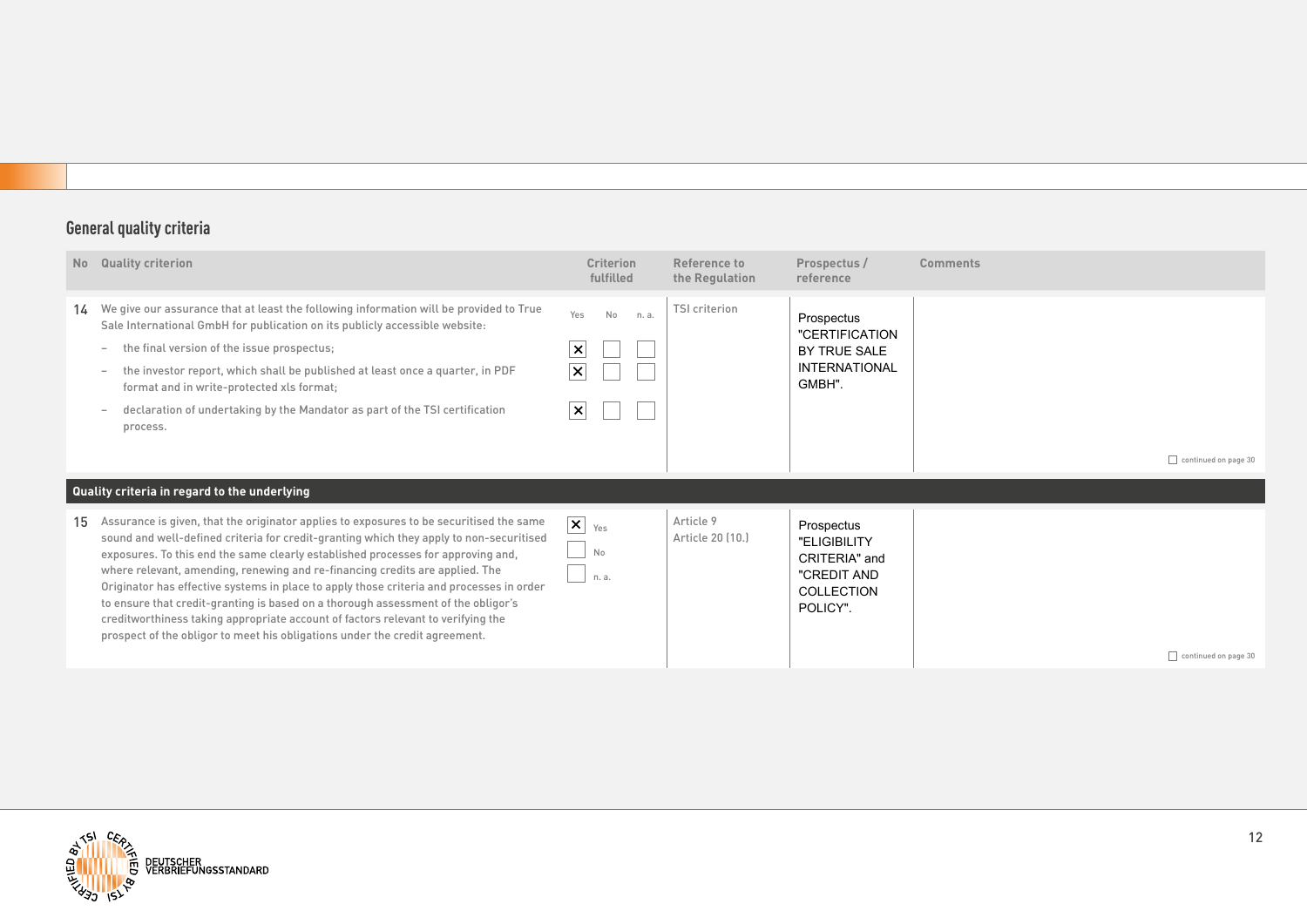| No Quality criterion                                                                                                                                                                                                                                                                                                                                                                                 | <b>Criterion</b><br>fulfilled                          | Reference to<br>the Regulation                       | Prospectus /<br>reference                                                                                      | <b>Comments</b>                                                       |
|------------------------------------------------------------------------------------------------------------------------------------------------------------------------------------------------------------------------------------------------------------------------------------------------------------------------------------------------------------------------------------------------------|--------------------------------------------------------|------------------------------------------------------|----------------------------------------------------------------------------------------------------------------|-----------------------------------------------------------------------|
| 16 The securitised loans have all been granted in the context of standard business<br>activities (balance-sheet transactions). Assurance is given that the servicer has<br>expertise in servicing exposures of similar nature to those securitized and the<br>servicer has well documented and adequate policies, procedures and risk<br>management controls relating to the servicing of exposures. | $\mathbf{X}$ $_{\text{Yes}}$<br>No<br>n. a.            | <b>TSI criterion</b><br>Article 9<br>Article 21 [8.] | Prospectus<br>"ELIGIBILITY<br>CRITERIA".<br>"CREDIT AND<br>COLLECTION<br>POLICY" and "THE<br><b>SELLER AND</b> | SERVICER".<br>continued on page 30                                    |
| Assurance is given that the portfolio to be securitised does not contain loans which<br>are granted on the basis of divergent lending standards, approval procedures and<br>incentive measures so that they can be transferred directly to the capital market by<br>means of securitisation (originate-to-distribute model).                                                                         | $\boxed{\mathsf{x}}$<br>Yes<br>No<br>n. a.             | TSI criterion<br>Article 9<br>Article 20(10.)        | Prospectus<br>"ELIGIBILITY<br>CRITERIA",<br>"CREDIT AND<br>COLLECTION<br>POLICY" and "THE<br><b>SELLER AND</b> | SERVICER".<br>continued on page 30                                    |
| 18 Assurance is given that an appropriate and independent third party has checked the<br>underlying asset pool by means of random sampling for conformity (confidence level<br>of at least 95 %) with the defined selection criteria (pool audit).                                                                                                                                                   | $\overline{\mathbf{x}}$ $_{\text{Yes}}$<br>No<br>n. a. | Article 22 (2.)                                      | Prospectus<br>"COMPLIANCE<br>WITH STS<br><b>REQUIREMENTS".</b>                                                 | Pool audit was performed by Deloitte Germany.<br>continued on page 30 |

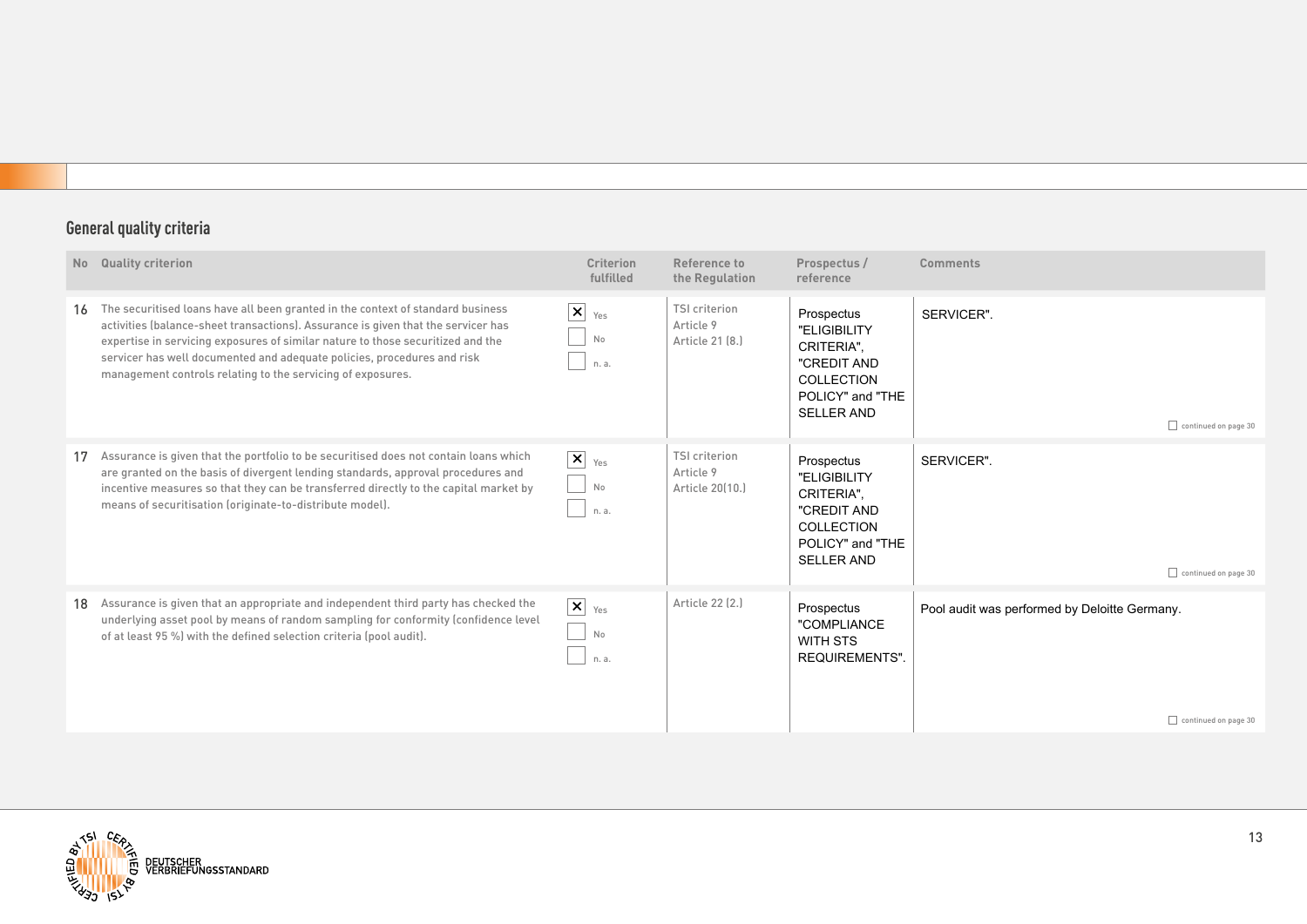|    | No Quality criterion                                                                                                                                                                                                                                                                                                                                                                                                                                                                                                                                                                                                                                                                                                                                                                                                                                                                                                                                                                                                                                                                                                                                                                                                                                                                                             | <b>Criterion</b><br>fulfilled                                                                                                                                            | Reference to<br>the Regulation           | Prospectus /<br>reference                                                                                          | <b>Comments</b>      |
|----|------------------------------------------------------------------------------------------------------------------------------------------------------------------------------------------------------------------------------------------------------------------------------------------------------------------------------------------------------------------------------------------------------------------------------------------------------------------------------------------------------------------------------------------------------------------------------------------------------------------------------------------------------------------------------------------------------------------------------------------------------------------------------------------------------------------------------------------------------------------------------------------------------------------------------------------------------------------------------------------------------------------------------------------------------------------------------------------------------------------------------------------------------------------------------------------------------------------------------------------------------------------------------------------------------------------|--------------------------------------------------------------------------------------------------------------------------------------------------------------------------|------------------------------------------|--------------------------------------------------------------------------------------------------------------------|----------------------|
| 19 | The underlying exposures, at the time of selection, do not include exposures in default<br>within the meaning of Article 178(1) of Regulation (EU) No 575/2013 or exposures to a<br>credit-impaired debtor or quarantor, who, to the best knowledge of the originator:<br>has been declared insolvent;<br>$\overline{\phantom{a}}$<br>had a court grant his creditors a final non-appealable right of enforcement;<br>$\overline{\phantom{a}}$<br>had material damages as a result of a missed payment within three years prior<br>to the date of origination;<br>has undergone a debt-restructuring process with regard to his non-performing<br>$\overline{\phantom{a}}$<br>exposures within three years prior to the date of transfer or assignment of the<br>underlying exposures to the SSPE;<br>was, at the time of origination, where applicable, on a public credit registry of<br>persons with adverse credit history or, where there is no such public credit<br>registry, another credit registry that is available to the originator or<br>has a credit assessment or a credit score indicating that the risk of contractually<br>$\overline{\phantom{a}}$<br>agreed payments not be made is significantly higher than for comparable<br>exposures held by the originator which are not securitized. | Yes<br>No<br>n. a.<br>$\boldsymbol{\mathsf{x}}$<br>$\overline{\mathbf{x}}$<br>$\overline{\mathsf{x}}$<br>$ \boldsymbol{\mathsf{x}} $<br>$ \mathsf{x} $<br>$ \mathsf{x} $ | Article 20 (11.)<br>Article 20 [11.] [c] | Prospectus<br>"ELIGIBILITY<br>CRITERIA".                                                                           | continued on page 30 |
| 20 | Assurance is given that the debtors have at the time of transfer of the exposures,<br>made at least one payment, except in the case of revolving securitisations backed by<br>exposures payable in a single instalment or having a maturity of less than one year,<br>including without limitation monthly payments on revolving credits.                                                                                                                                                                                                                                                                                                                                                                                                                                                                                                                                                                                                                                                                                                                                                                                                                                                                                                                                                                        | $\overline{\mathbf{x}}$ $_{\text{Yes}}$<br>No<br>n. a.                                                                                                                   | Article 20 (12.)                         | Prospectus<br>"ELIGIBILITY<br>CRITERIA",<br>subsection "Part 1",<br>paragraph "1. The<br>Receivable", item<br>(o). | continued on page 30 |

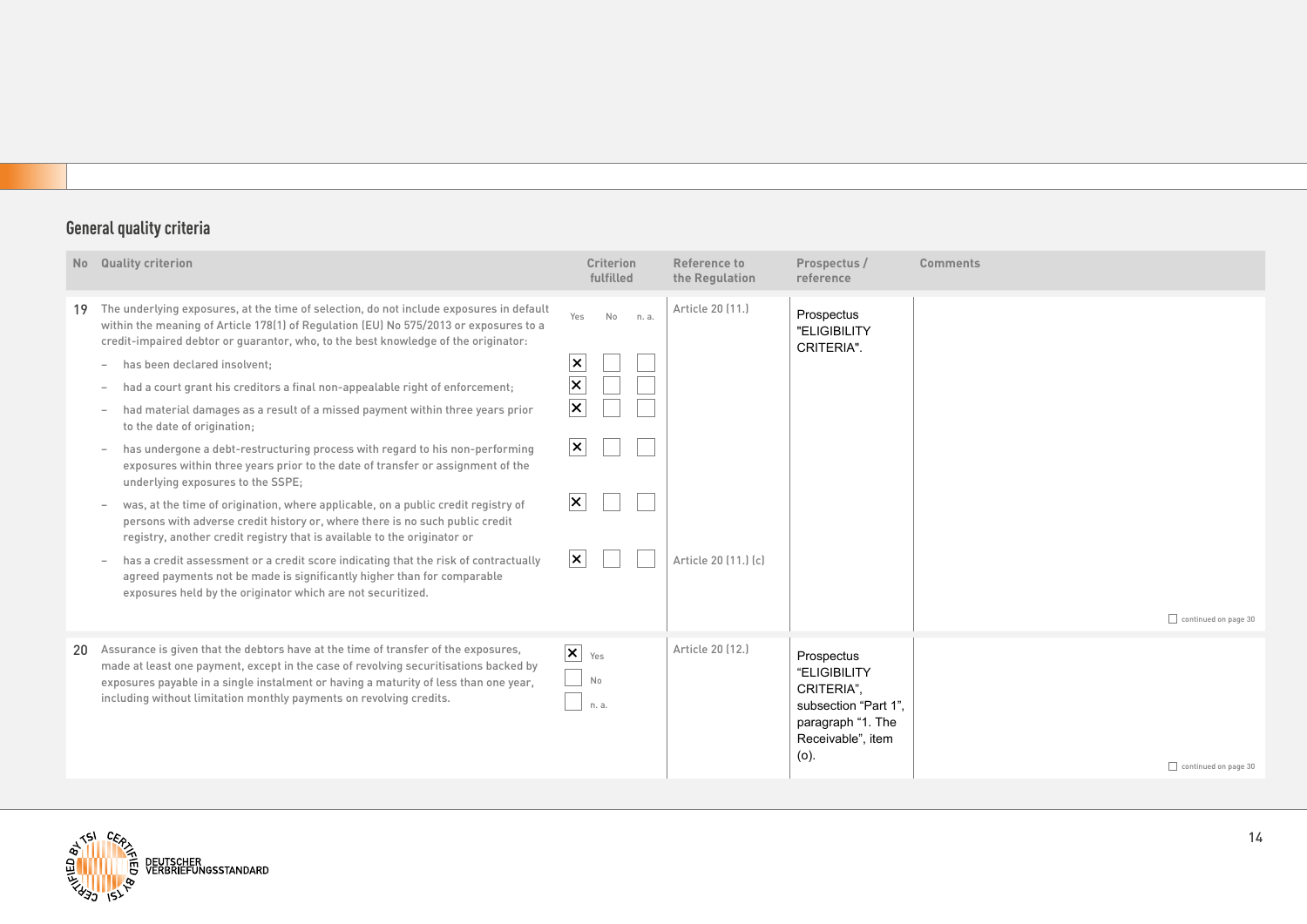|    | No Quality criterion                                                                                                                                                                                                       | <b>Criterion</b><br>fulfilled                | Reference to<br>the Regulation | Prospectus /<br>reference                                                            | <b>Comments</b>      |
|----|----------------------------------------------------------------------------------------------------------------------------------------------------------------------------------------------------------------------------|----------------------------------------------|--------------------------------|--------------------------------------------------------------------------------------|----------------------|
| 21 | Assurance is given that, in granting the loan and loan processing, securitised and<br>unsecuritised loans are subject to the same supervisory standards.                                                                   | $\vert x \vert$<br>Yes<br>No<br>n. a.        | <b>TSI criterion</b>           | Prospectus<br>"ELIGIBILITY<br>CRITERIA" and<br>"CREDIT AND<br>COLLECTION<br>POLICY". | continued on page 30 |
|    | 22 With regarding to lending, assurance is given that no divergent target agreement,<br>marketing control measures or bonus systems are applied to securitised or<br>unsecuritised loans.                                  | $\boxed{\mathsf{x}}$<br>Yes<br>No<br>n. a.   | <b>TSI criterion</b>           | Prospectus<br>"ELIGIBILITY<br>CRITERIA" and<br>"CREDIT AND<br>COLLECTION<br>POLICY". | continued on page 30 |
| 23 | Assurance is given that the same quidelines and competence matrices as well as the<br>same structural integration of decision-makers in the organisational hierarchy apply<br>to both securitised and unsecuritised loans. | $\vert\mathsf{x}\vert$<br>Yes<br>No<br>n. a. | <b>TSI criterion</b>           | Prospectus<br>"ELIGIBILITY<br>CRITERIA" and<br>"CREDIT AND<br>COLLECTION<br>POLICY". | continued on page 30 |

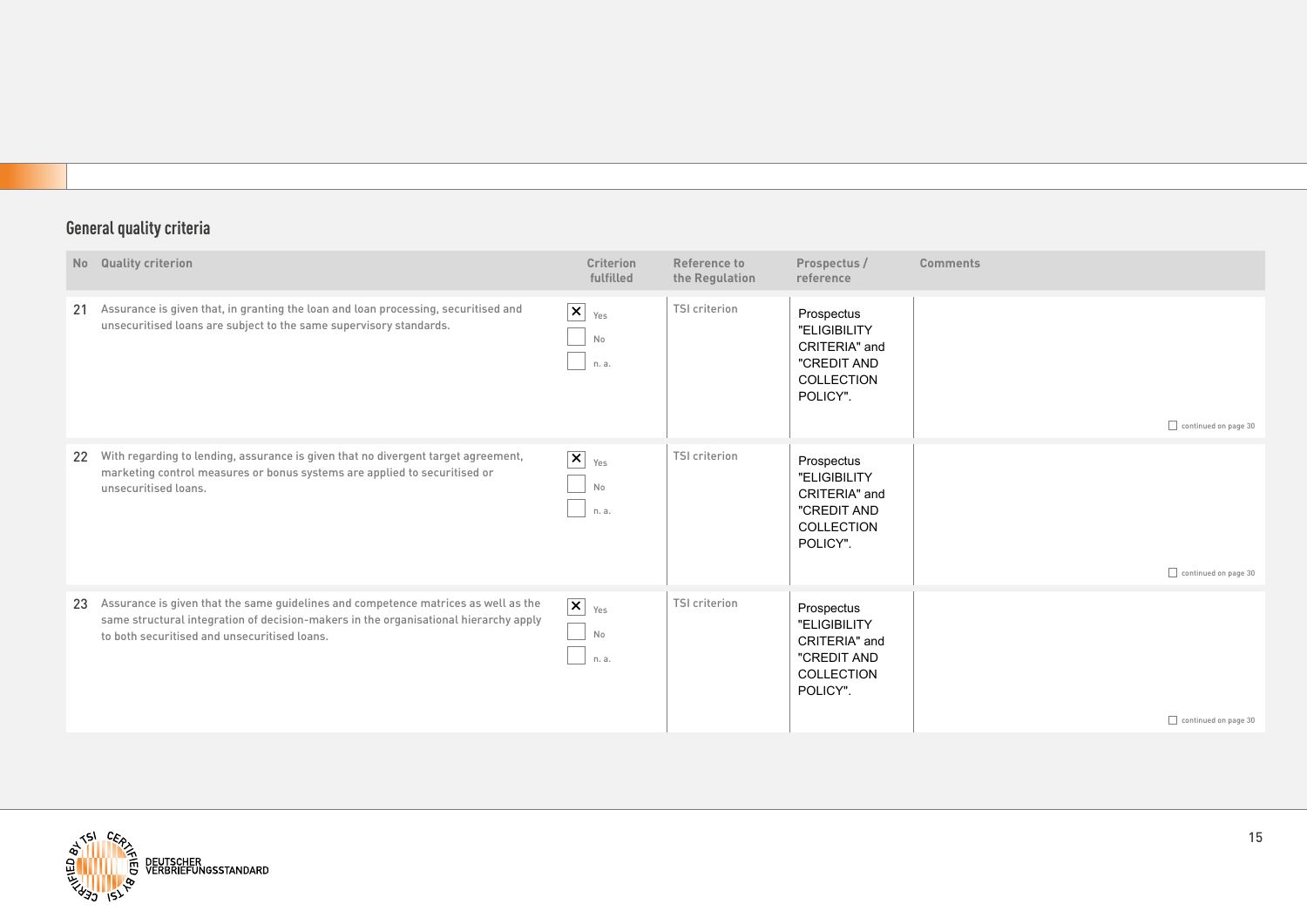|    | No Quality criterion                                                                                                                                                                                                                                                                                                                                                                                                                                                                                    | Criterion<br>fulfilled                        | Reference to<br>the Regulation          | Prospectus /<br>reference                                                                                      | <b>Comments</b> |                             |
|----|---------------------------------------------------------------------------------------------------------------------------------------------------------------------------------------------------------------------------------------------------------------------------------------------------------------------------------------------------------------------------------------------------------------------------------------------------------------------------------------------------------|-----------------------------------------------|-----------------------------------------|----------------------------------------------------------------------------------------------------------------|-----------------|-----------------------------|
|    | 24 Assurance is given that securitised and unsecuritised loans are not subject to<br>divergent treatment in internal audits.                                                                                                                                                                                                                                                                                                                                                                            | $\overline{\mathbf{x}}$<br>Yes<br>No<br>n. a. | TSI criterion                           | Prospectus<br>"ELIGIBILITY<br>CRITERIA" and<br>"CREDIT AND<br>COLLECTION<br>POLICY".                           |                 | continued on page 30        |
| 25 | Assurance is given that securitised and unsecuritised loans are not subject to<br>systematic differences with regard to the business structure, the marketing<br>channels used and the type of loan.                                                                                                                                                                                                                                                                                                    | $\vert x \vert$<br>Yes<br>No<br>n. a.         | TSI criterion                           | Prospectus<br>"ELIGIBILITY<br>CRITERIA" and<br>"CREDIT AND<br>COLLECTION<br>POLICY".                           |                 | $\Box$ continued on page 30 |
| 26 | Assurance is given that loan servicing, including after securitisation of the loan, will<br>remain in the originator's area of responsibility and will continue to be subject to the<br>general servicing standards applicable within the company. Servicing covers<br>monitoring, collection and administration. Assurance is hereby given that in the case<br>of management by our company or outsourcing, the same servicing standards have<br>to apply to both securitised and unsecuritised loans. | $\vert x \vert$<br>Yes<br>No<br>n. a.         | <b>TSI criterion</b><br>Article 21 (8.) | Prospectus<br>"ELIGIBILITY<br>CRITERIA",<br>"CREDIT AND<br>COLLECTION<br>POLICY" and "THE<br><b>SELLER AND</b> | SERVICER".      | continued on page 30        |

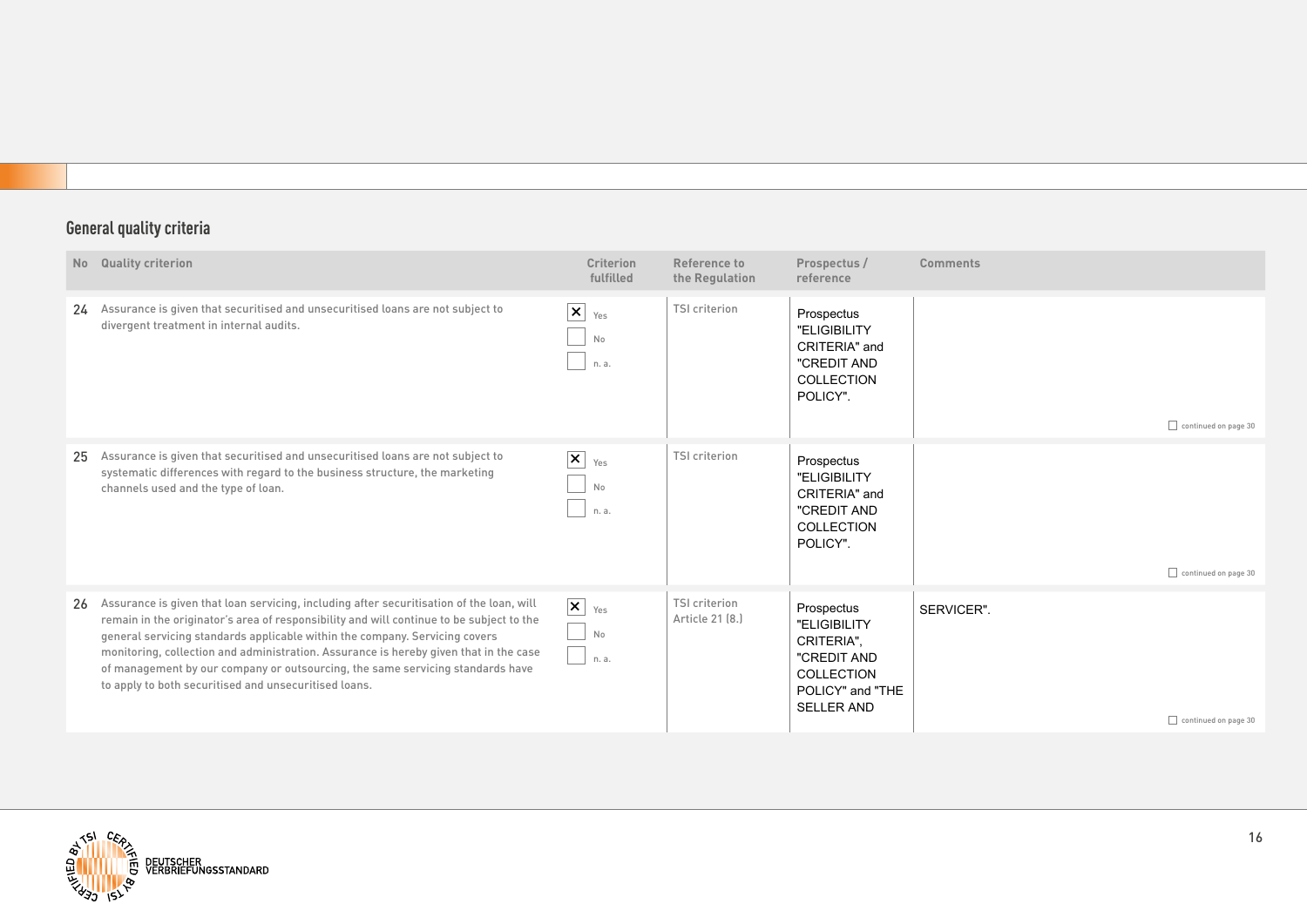|    | No Quality criterion                                                                                                                                                                                                                                                                                                                                                                                                                                                          | <b>Criterion</b><br>fulfilled              | Reference to<br>the Regulation                        | Prospectus /<br>reference                                                                      | <b>Comments</b>      |
|----|-------------------------------------------------------------------------------------------------------------------------------------------------------------------------------------------------------------------------------------------------------------------------------------------------------------------------------------------------------------------------------------------------------------------------------------------------------------------------------|--------------------------------------------|-------------------------------------------------------|------------------------------------------------------------------------------------------------|----------------------|
| 27 | Assurance is given, that the assessment of the borrower's creditworthiness meets<br>the requirements set out in Article 8 of Directive 2008/48/EC (Directive on credit<br>agreements for consumers) or paragraphs 1 to 4, point (a) of paragraph 5, and<br>paragraph 6 of Article 18 of Directive 2014/17/EU (Directive on credit agreements<br>for consumers relating to residential immovable property or, where applicable,<br>equivalent requirements in third countries. | $\boxed{\mathsf{x}}$<br>Yes<br>No<br>n. a. | Article 20 (10.)                                      | Prospectus<br>"CREDIT AND<br>COLLECTION<br>POLICY" and "THE<br><b>SELLER AND</b><br>SERVICER". | continued on page 30 |
| 28 | Assurance is given that the underlying exposure was granted and is serviced<br>according to the normal business procedures of the originator which involves<br>sound and well defined granting and underwriting criteria as well as effective<br>dunning and internal auditing procedures.                                                                                                                                                                                    | $\mathbf{x}$<br>Yes<br>No<br>n. a.         | Article 9<br>Article 20 (10.)<br><b>TSI criterion</b> | Prospectus<br>"CREDIT AND<br>COLLECTION<br>POLICY" and "THE<br><b>SELLER AND</b><br>SERVICER". | continued on page 30 |
| 29 | Assurance is given that in intensive management and in the workout, both<br>securitised and unsecuritised loans are subject to the same established rules,<br>management mechanisms and internal auditing procedures.                                                                                                                                                                                                                                                         | $\vert x \vert$<br>Yes<br>No<br>n. a.      | <b>TSI criterion</b>                                  | Prospectus<br>"CREDIT AND<br>COLLECTION<br>POLICY" and "THE<br><b>SELLER AND</b><br>SERVICER". | continued on page 30 |

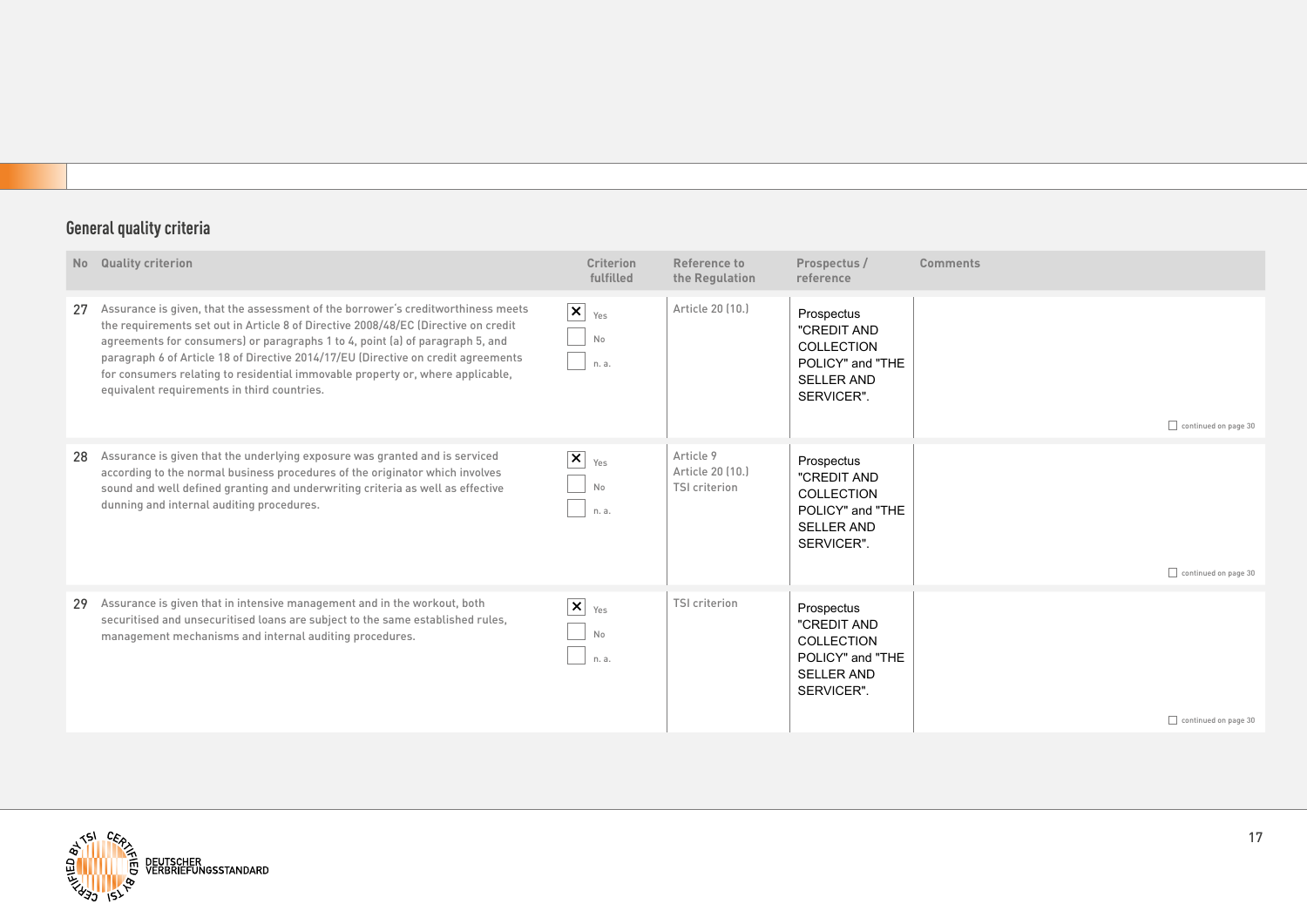| N <sub>o</sub> | <b>Quality criterion</b>                                                                                                                                                                                                                                                                                                                                                                                                                                                                                                                                                                                                                                                                | <b>Criterion</b><br>fulfilled                          | Reference to<br>the Regulation                                | Prospectus /<br>reference                                                                                                    | <b>Comments</b>                    |
|----------------|-----------------------------------------------------------------------------------------------------------------------------------------------------------------------------------------------------------------------------------------------------------------------------------------------------------------------------------------------------------------------------------------------------------------------------------------------------------------------------------------------------------------------------------------------------------------------------------------------------------------------------------------------------------------------------------------|--------------------------------------------------------|---------------------------------------------------------------|------------------------------------------------------------------------------------------------------------------------------|------------------------------------|
| 30             | Assurance is given that all material changes from prior underwriting standards<br>are fully disclosed and the purpose of such changes is explained (Article 20.10.).<br>Material is every change which affected the similarity of the underwriting<br>standards in connection with:<br>the homogeneity requirements of the underlying exposures in accordance<br>$\overline{\phantom{0}}$<br>with Articles 20 (8) and 24 (15);<br>the overall risk or expected average performance of the underlying exposures<br>$\overline{\phantom{a}}$<br>without resulting in substantially different approaches to the assessment of the<br>credit risk associated with the underlying exposures. | $\overline{\mathbf{X}}$ $_{\text{Yes}}$<br>No<br>n. a. | Article 20 (10.)<br><b>EBA Guidelines.</b><br>notes 26 and 27 | Prospectus<br>"ELIGIBILITY<br>CRITERIA".<br>"CREDIT AND<br>COLLECTION<br>POLICY" and "THE<br><b>SELLER AND</b><br>SERVICER". | continued on page 30               |
| 31             | In the transaction documentation are set out in clear and consistent terms definitions,<br>remedies and actions relating to delinguency and default of debtors, debt<br>restructuring, debt forgiveness, forbearance, payment holidays, losses, charge offs,<br>recoveries and other asset performance remedies.                                                                                                                                                                                                                                                                                                                                                                        | $ \mathsf{x} $<br>Yes<br>No<br>n. a.                   | Article 21 [9.]                                               | Prospectus<br>"ELIGIBILITY<br>CRITERIA",<br>"CREDIT AND<br>COLLECTION<br>POLICY" and "THE<br><b>SELLER AND</b>               | SERVICER".<br>continued on page 30 |

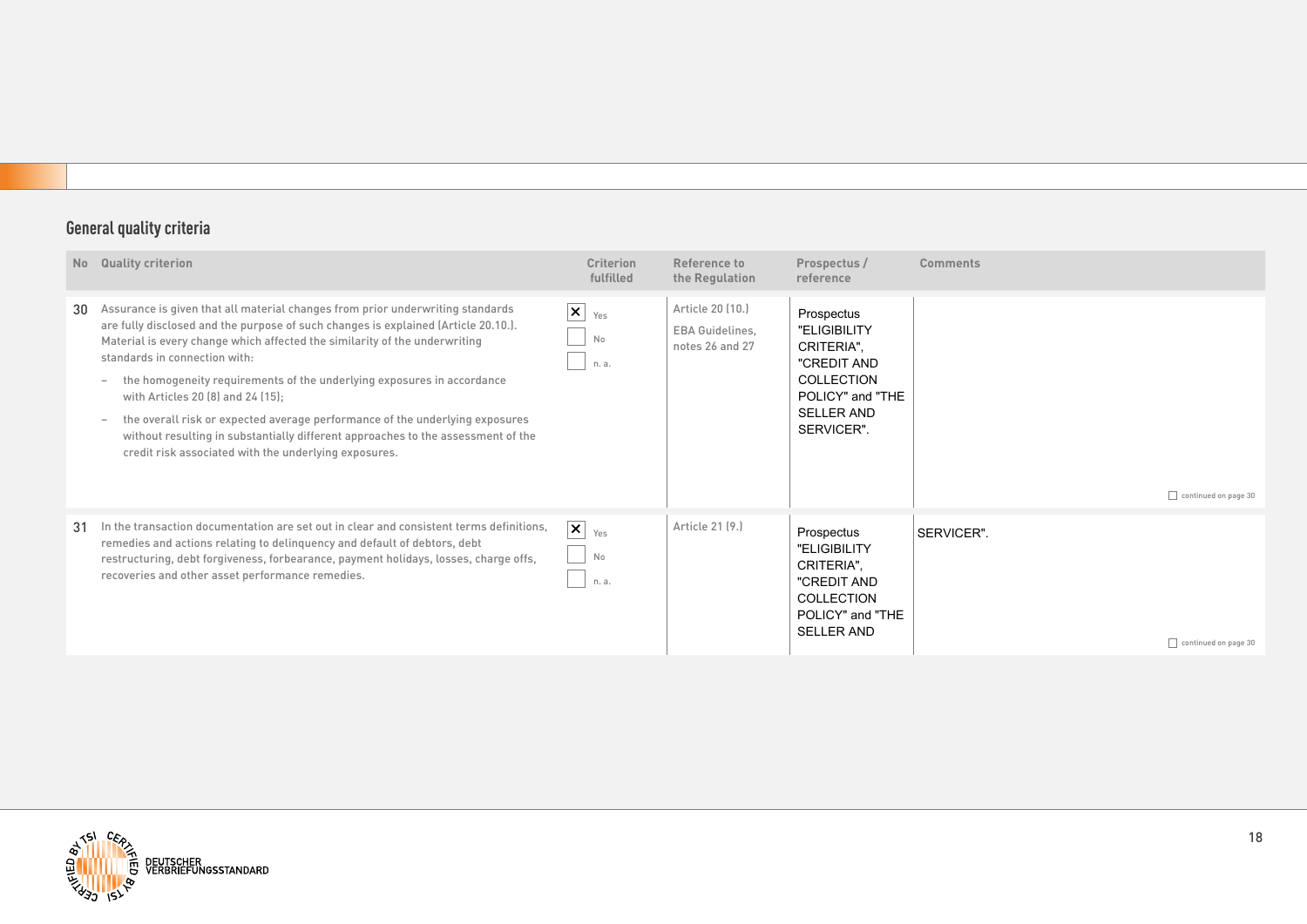| <b>No</b> | <b>Quality criterion</b>                                                                                                                                                                                                                                                                                                                                                                                                                                                                                                                                                                                                                                                                                                                                                                                                                                                                                                                                                                                                                 | <b>Criterion</b><br>fulfilled                                                             | Reference to<br>the Regulation                                                                                                                  | Prospectus /<br>reference                                                                                                    | <b>Comments</b>                                                                                                     |
|-----------|------------------------------------------------------------------------------------------------------------------------------------------------------------------------------------------------------------------------------------------------------------------------------------------------------------------------------------------------------------------------------------------------------------------------------------------------------------------------------------------------------------------------------------------------------------------------------------------------------------------------------------------------------------------------------------------------------------------------------------------------------------------------------------------------------------------------------------------------------------------------------------------------------------------------------------------------------------------------------------------------------------------------------------------|-------------------------------------------------------------------------------------------|-------------------------------------------------------------------------------------------------------------------------------------------------|------------------------------------------------------------------------------------------------------------------------------|---------------------------------------------------------------------------------------------------------------------|
| 32        | Assurance is given, that the securitisation is backed by a pool of auto receivables<br>(loans and leases for financing of different types of vehicles) that are homogenous in<br>terms of asset type.<br>This is given if<br>the underlying exposures in the pool have been underwritten according to<br>al<br>similar underwriting standards which apply similar approaches to the<br>assessment of credit risk associated with the underlying exposures;<br>the underlying exposures in the pool are serviced according to similar servicing<br>$\mathsf{b}$<br>procedures with respect to monitoring, collection and administration of cash<br>receivables from the underlying exposures on the asset side of the SSPE;<br>the underlying exposures in the pool consist of only one type of obligor and/or<br>c)<br>all obligors are residents of only one jurisdiction.<br>If under c) only one of the two factors applies please explain under comments the<br>rationale for selecting the specific factor and excluding the other. | <b>No</b><br>Yes<br>n. a.<br>$\vert x \vert$<br>$ \boldsymbol{\mathsf{x}} $<br>$ \times $ | Article 20 (8.)<br>Article 1 and Article 2<br>of the EBA final RTS<br>on the homogeneity<br>of the underlying<br>exposures in<br>securitisation | Prospectus<br>"ELIGIBILITY<br>CRITERIA".<br>"CREDIT AND<br>COLLECTION<br>POLICY" and "THE<br><b>SELLER AND</b><br>SERVICER". | continued on page 30                                                                                                |
| 33        | In case of securitisations where the underlying exposures are residential loans or<br>auto loans or leases, the originator will publish the available information related to<br>the environmental performance of the assets financed by such car loans or leases, as<br>part of the information disclosed pursuant to article 7(1)(a) of the Securitisation<br>Regulation. According to the EBA guidelines, this requirement should only be<br>applicable in case the information on the energy performance certificates for the<br>assets financed by the underlying exposures is available to the originator, sponsor<br>or the SSPE and captured in its internal database or IT systems. When the information<br>is not available, the requirement does not apply.                                                                                                                                                                                                                                                                    | Yes<br>No<br>$ \mathbf{x} _{\text{n.a.}}$                                                 | Article 22 (4.)<br><b>EBA Guidelines,</b><br>note 84                                                                                            |                                                                                                                              | Environmental data is not captured in PBDs internal database<br>and loan management system.<br>continued on page 30 |

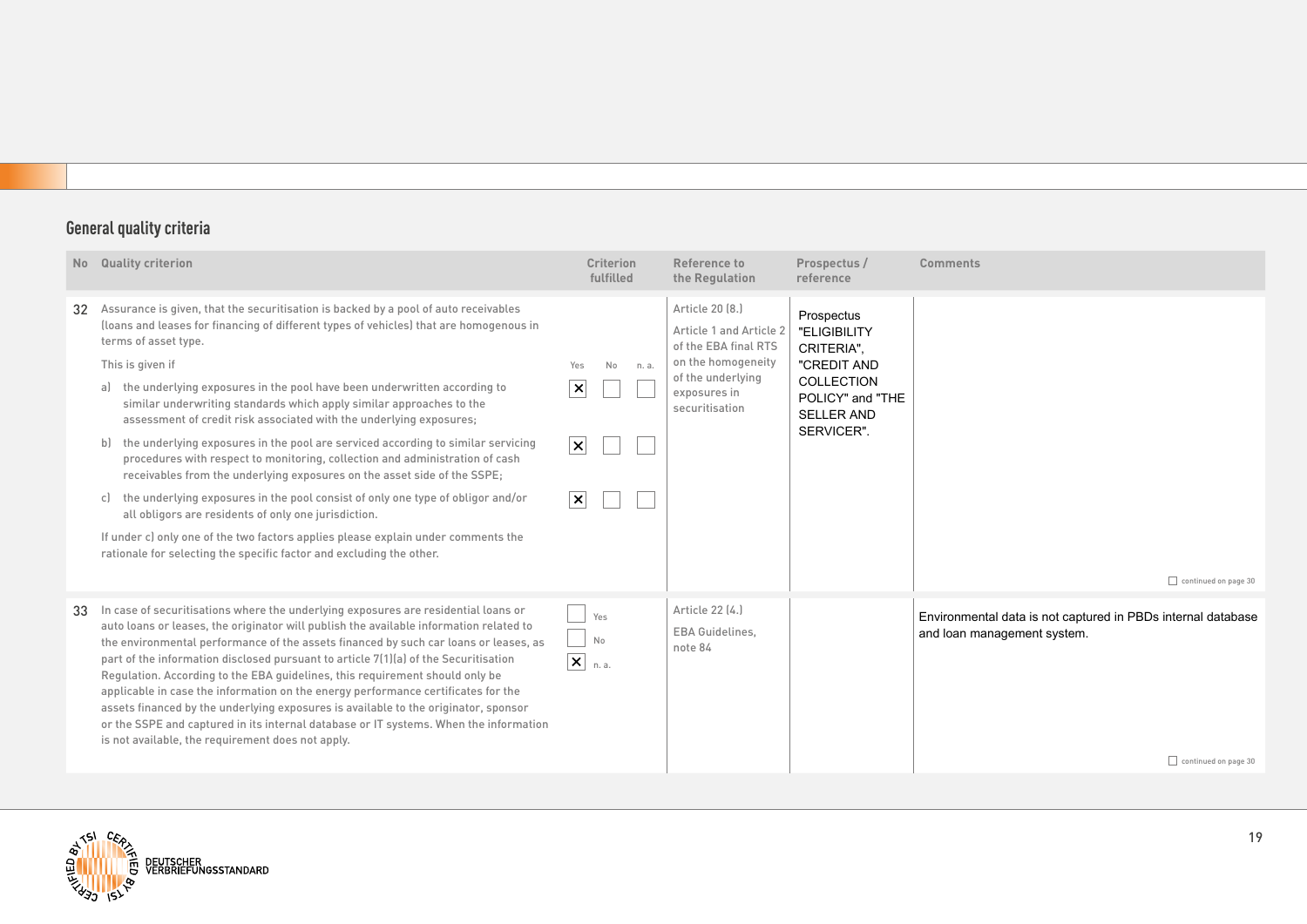|              | No Quality criterion                                                                                                                                                                                                                                                                                                                                                                                                                                                                                                                                                                                                                                                                                                                                                                                                                                                                                                                                                                                                        | <b>Criterion</b><br>fulfilled                | Reference to<br>the Regulation                                         | Prospectus /<br>reference                                                                                       | <b>Comments</b>      |
|--------------|-----------------------------------------------------------------------------------------------------------------------------------------------------------------------------------------------------------------------------------------------------------------------------------------------------------------------------------------------------------------------------------------------------------------------------------------------------------------------------------------------------------------------------------------------------------------------------------------------------------------------------------------------------------------------------------------------------------------------------------------------------------------------------------------------------------------------------------------------------------------------------------------------------------------------------------------------------------------------------------------------------------------------------|----------------------------------------------|------------------------------------------------------------------------|-----------------------------------------------------------------------------------------------------------------|----------------------|
| 34<br>a.     | Assurance is given that the repayment of the securitisation does not depend<br>predominantly on the sale of assets in the portfolio or its sales value. In this<br>respect, the following conditions are cumulatively met:<br>a) the contractually agreed outstanding principal balance, at contract maturity of<br>the underlying exposures that depend on the sale of the assets securing those<br>underlying exposures to repay the principal balance, corresponds to no more<br>than 50% of the total initial exposure value of all securitisation positions of the<br>securitisation;<br>the maturities of the underlying exposures referred to in point (a) are not subject<br>b<br>to material concentrations and are sufficiently distributed across the life of the<br>transaction:<br>the aggregate exposure value of all the underlying exposures referred to in point<br>c)<br>(a) to a single obligor does not exceed 2% of the aggregate exposure value of all<br>underlying exposures in the securitisation. | $\vert\mathsf{x}\vert$<br>Yes<br>No<br>n. a. | Article 20 [13.]<br><b>TSI criterion</b><br>EBA Guidelines,<br>note 48 | Prospectus<br>"CREDIT<br>STRUCTURE" and<br>"INFORMATION<br><b>TABLES</b><br><b>REGARDING THE</b><br>PORTFOLIO". | continued on page 30 |
| <sub>b</sub> | 34 If the conditions mentioned above in criteria 34 a. are not met assurance is given<br>that the residual values in the transaction are guaranteed by a third party or are<br>fully mitigated by a repurchase obligation. In this respect, the seller or the third<br>parties meet both of the following conditions:<br>they are not insolvent and<br>a)<br>there is no reason to believe that the entity would not be able to meet its obliga-<br>tions under the quarantee or the repurchase obligation.                                                                                                                                                                                                                                                                                                                                                                                                                                                                                                                 | Yes<br>No<br>$ \mathsf{x} $<br>n. a.         | Article 20 [13.]<br><b>EBA Guidelines,</b><br>note 50                  |                                                                                                                 | continued on page 30 |

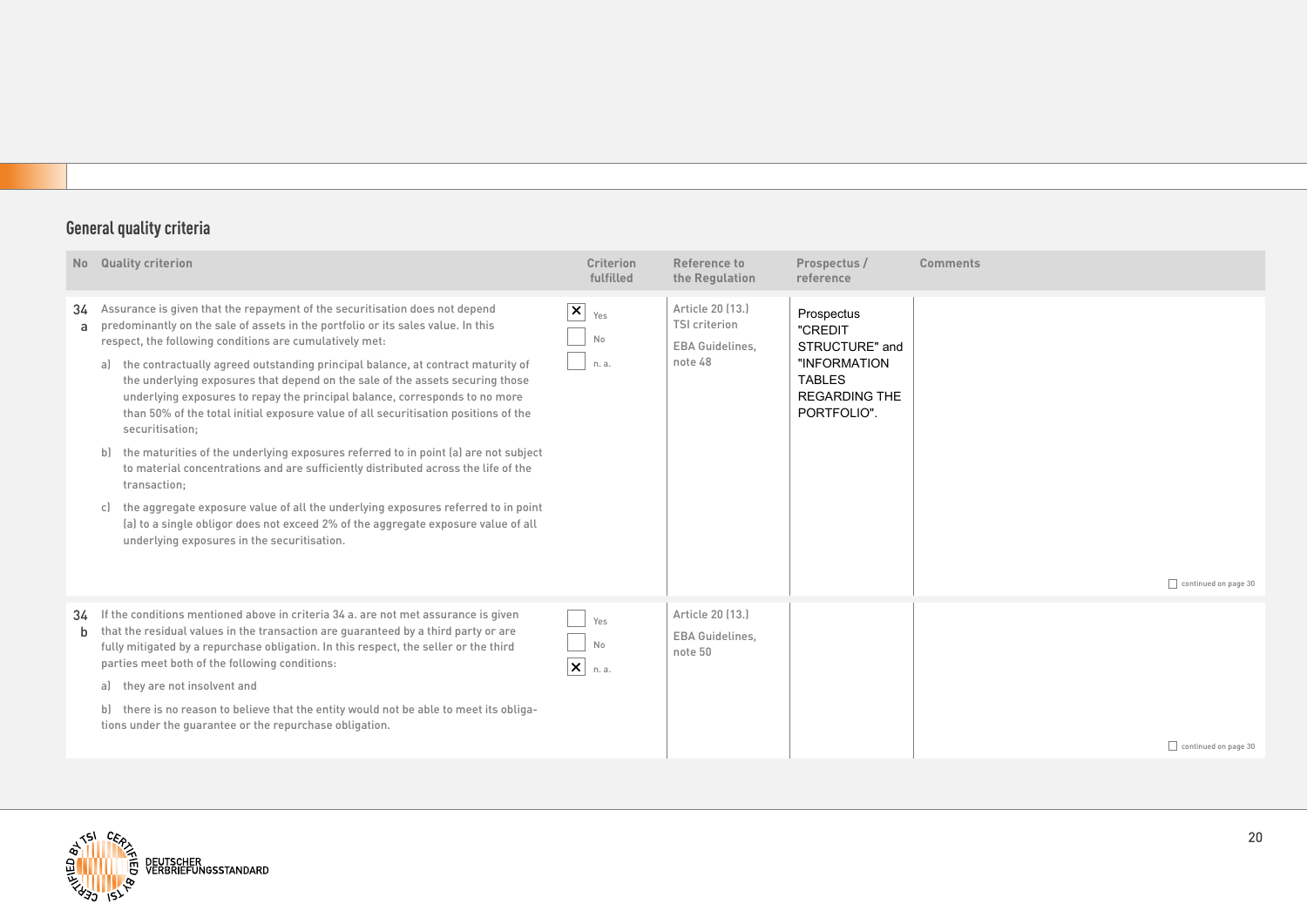|    | No Quality criterion                                                                                                                                                                                                                                                                                                                                                                                                                                                                                                   | Criterion<br>fulfilled                | Reference to<br>the Regulation                        | Prospectus /<br>reference                                                                                                               | Comments                                                             |
|----|------------------------------------------------------------------------------------------------------------------------------------------------------------------------------------------------------------------------------------------------------------------------------------------------------------------------------------------------------------------------------------------------------------------------------------------------------------------------------------------------------------------------|---------------------------------------|-------------------------------------------------------|-----------------------------------------------------------------------------------------------------------------------------------------|----------------------------------------------------------------------|
|    | Quality criteria in regard to the transaction structure                                                                                                                                                                                                                                                                                                                                                                                                                                                                |                                       |                                                       |                                                                                                                                         |                                                                      |
| 35 | Assurance is given that the assets have been transferred to the special purpose<br>vehicle in a legally valid, binding and legally enforceable manner.<br>The title to the underlying exposures is acquired by the SSPE by means of a true sale<br>or assignment or transfer with the same legal effect in a manner that is enforceable<br>against the seller or any other third party. The transfer of the title to the SSPE is not<br>subject to severe clawback provisions in the event of the seller's insolvency. | $\vert x \vert$<br>Yes<br>No<br>n. a. | Article 20 (1.)<br>Article 20                         | Prospectus<br>"ELIGIBILITY<br>CRITERIA" and<br>"OUTLINE OF THE<br><b>OTHER</b><br><b>PRINCIPAL</b><br><b>TRANSACTION</b><br>DOCUMENTS", | "Receivables Purchase Agreement".<br>continued on page 30            |
| 36 | Assurance is given that the asset pool includes only such receivables that are legally<br>valid, binding and legally enforceable. The process of selling and transferring the<br>underlying assets from the Originator to the SSPE is presented and well explained<br>in the prospectus or the final offering document. Possible risks in the relevant<br>jurisdictional law associated with the sale and transfer of the asset pool are described<br>in the Prospectus or the final offering document.                | $\vert x \vert$<br>Yes<br>No<br>n. a. | Article 20 (1.)<br>Article 20 (6.)<br>Article 20 (8.) | Prospectus<br>"ELIGIBILITY<br>CRITERIA" and<br>"OUTLINE OF THE<br><b>OTHER</b><br><b>PRINCIPAL</b><br><b>TRANSACTION</b>                | DOCUMENTS, "Receivables Purchase Agreement".<br>continued on page 30 |

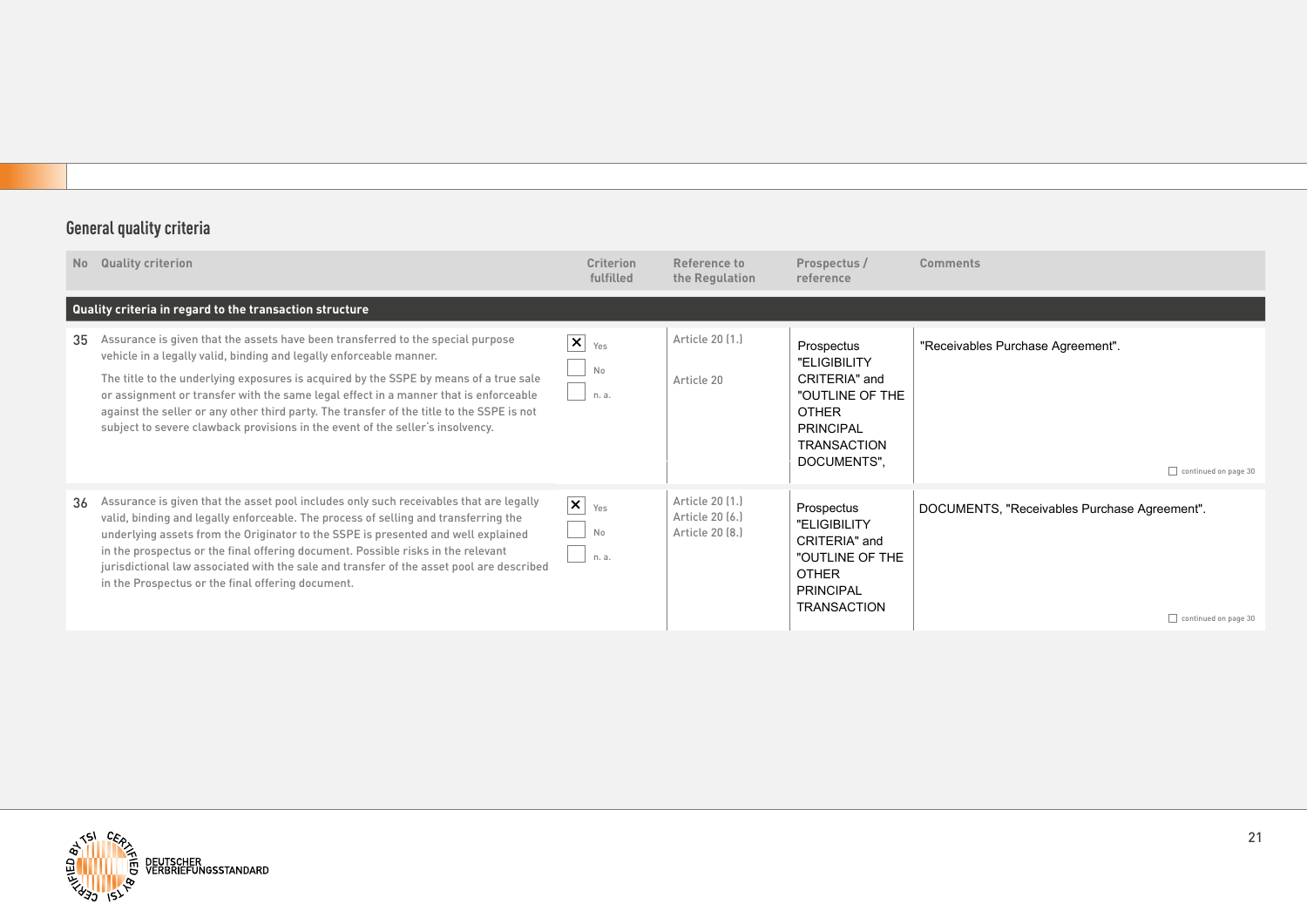|    | No Quality criterion                                                                                                                                                                                                                                                                                                                                                                                                                                                                                                                                                        | <b>Criterion</b><br>fulfilled                                                                                  | Reference to<br>the Regulation                        | Prospectus /<br>reference                                                                                                      | <b>Comments</b>                                                                                                                                                                                                                                             |
|----|-----------------------------------------------------------------------------------------------------------------------------------------------------------------------------------------------------------------------------------------------------------------------------------------------------------------------------------------------------------------------------------------------------------------------------------------------------------------------------------------------------------------------------------------------------------------------------|----------------------------------------------------------------------------------------------------------------|-------------------------------------------------------|--------------------------------------------------------------------------------------------------------------------------------|-------------------------------------------------------------------------------------------------------------------------------------------------------------------------------------------------------------------------------------------------------------|
|    | 37 If the transfer of the underlying exposures is performed by means of an assignment<br>and perfected at a later stage than at the closing of the transaction, the triggers to<br>effect such perfection will, at least include the following events:<br>severe deterioration in the seller credit quality standing;<br>$\overline{\phantom{a}}$<br>insolvency of the seller an<br>$\overline{\phantom{a}}$<br>unremedied breaches of contractual obligations by the seller, including the<br>$\overline{\phantom{a}}$<br>seller's default.                                | No<br>Yes<br>n. a.<br>$\boldsymbol{\mathsf{x}}$<br>$\boldsymbol{\mathsf{x}}$ $\mid$<br>$\overline{\mathsf{x}}$ | Article 20 (5.)                                       |                                                                                                                                | There are no circumstances in which the transfer of the<br>underlying exposures will be performed by means of an<br>assignment and perfected at a later stage than at each<br>Subsequent Purchase Date during the Revolving Period.<br>continued on page 30 |
| 38 | The seller shall provide representations and warranties that, to the best of its<br>knowledge, the underlying exposures included in the securitisation are not<br>encumbered or otherwise in a condition that can be foreseen to adversely affect the<br>enforceability of the true sale or assignment or transfer with the same legal effect.<br>Encumbrance risks that may arise as a result of the legal framework are mitigated by<br>means of appropriate provisions (e.g. set-off risk reserve or repurchase of the loans<br>concerned) in the transaction structure. | $ \mathsf{x} $<br>Yes<br>No<br>n. a.                                                                           | Article 20 [1.]<br>Article 20 (2.)<br>Article 20 [8.] | Prospectus<br>"ELIGIBILITY<br>CRITERIA" and<br><b>OUTLINE OF THE</b><br><b>OTHER</b><br><b>PRINCIPAL</b><br><b>TRANSACTION</b> | DOCUMENTS: "Receivables Purchase Agreement".<br>continued on page 30                                                                                                                                                                                        |
| 39 | The transaction documentation clearly specifies the priorities of payment, events<br>which trigger changes in such priorities of payment as well as the obligation to report<br>such events. Any change in the priority of payment has to be reported to investors<br>without undue delay unless the change will not materially adversely affect the<br>repayment of the securitisation position.                                                                                                                                                                           | $\vert x \vert$<br>Yes<br>No<br>n. a.                                                                          | Article 7 (1.)(b)<br>Article 21 [9.]                  | Prospectus<br>"TERMS AND<br>CONDITIONS OF<br>THE NOTES".                                                                       | continued on page 30                                                                                                                                                                                                                                        |

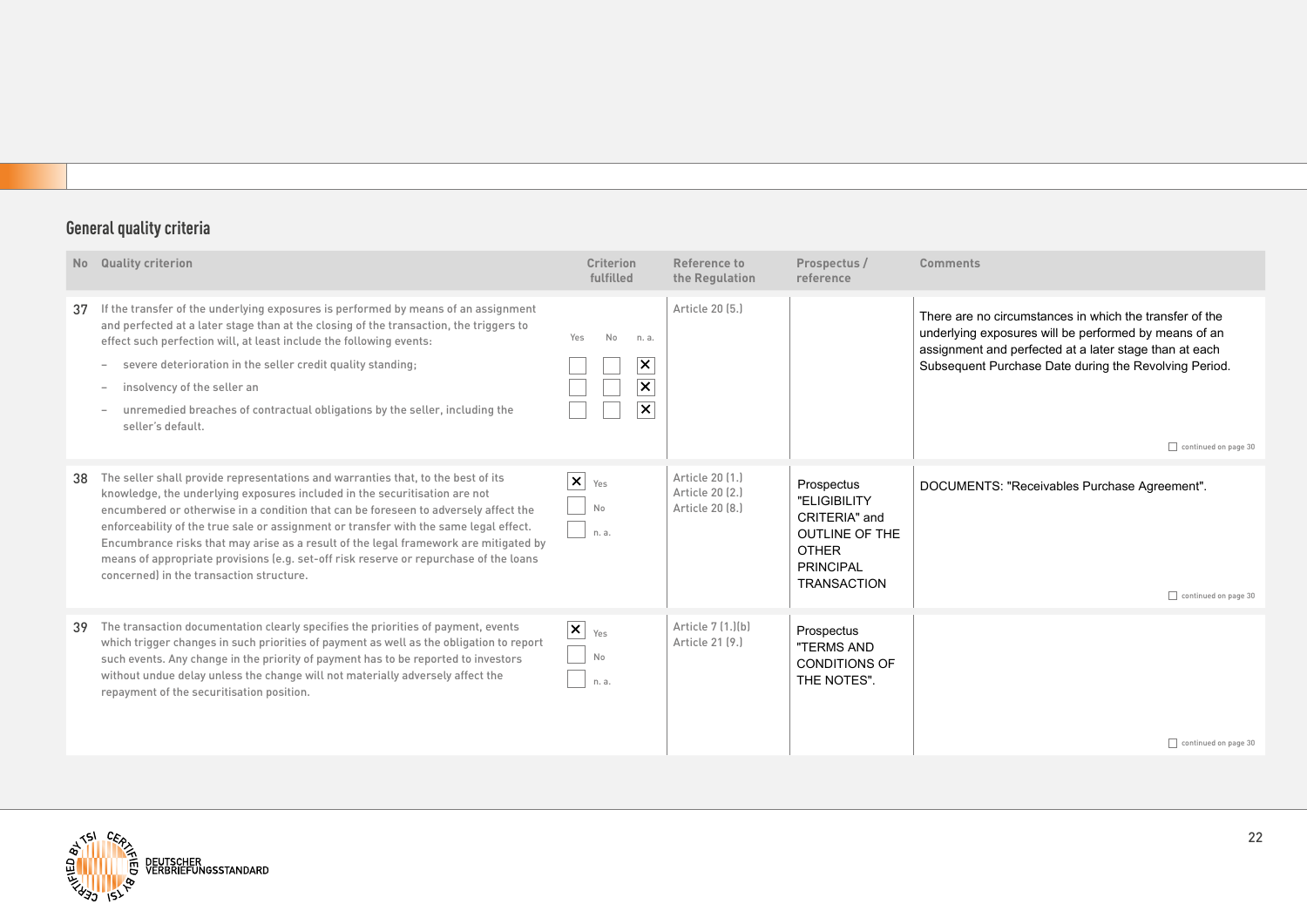| N <sub>o</sub> | <b>Quality criterion</b>                                                                                                                                                                                                                                                                                                                                                                                                                                                                                                                                                                  | <b>Criterion</b><br>fulfilled               | Reference to<br>the Regulation                                                | Prospectus /<br>reference                                                                                             | <b>Comments</b>                                                                                                                               |
|----------------|-------------------------------------------------------------------------------------------------------------------------------------------------------------------------------------------------------------------------------------------------------------------------------------------------------------------------------------------------------------------------------------------------------------------------------------------------------------------------------------------------------------------------------------------------------------------------------------------|---------------------------------------------|-------------------------------------------------------------------------------|-----------------------------------------------------------------------------------------------------------------------|-----------------------------------------------------------------------------------------------------------------------------------------------|
| 40             | The transaction documentation includes clear provisions that facilitate the timely<br>resolution of conflicts between different classes of investors, voting rights are clearly<br>defined and allocated to holders of securitisation position and the responsibilities of<br>the trustee and other entities with fiduciary duties to investors are clearly identified.<br>Where mandatory statutory provisions exist in the applicable jurisdiction that set out<br>how conflicts between investors have to be resolved, the transaction documentation<br>may refer to these provisions. | $\vert x \vert$<br>Yes<br>No<br>n. a.       | Article 21 (10.)<br>EBA Guidelines,<br>note 74                                | Prospectus<br>"OUTLINE OF THE<br>TRANSACTION",<br>definition of<br>"Resolutions of<br>Noteholders".                   | continued on page 30                                                                                                                          |
| 41             | Assurance is given that the transaction is evaluated by at least two rating agencies<br>which are established in the European Union, registered under the CRA Regulation<br>(No 1060/2009) and supervised by the European Securities and Markets Association.                                                                                                                                                                                                                                                                                                                             | $ \mathsf{x} $<br>Yes<br>No<br>n. a.        | <b>TSI</b> criterion                                                          | Prospectus<br>Introduction and<br>"OUTLINE OF THE<br>TRANSACTION".                                                    | The transaction is rated by Fitch (Germany) and Moody's<br>(Spain).<br>continued on page 30                                                   |
| 42             | At the transaction cut-off date, the portfolio of loans to be securitised is qualitatively<br>representative of the originator's corresponding portfolio in accordance with the<br>established selection criteria. Assurance is given that, with regard to the marketing<br>channels, the types of product and product features (e.g. purpose of the loan, maturity<br>or condition structure) and the borrower unit, there are no systematic qualitative<br>divergences from the originator's corresponding product range.                                                               | $\mathsf{X}$ $_{\text{Yes}}$<br>No<br>n. a. | <b>TSI criterion</b><br>Article 9 [1.]<br>Article 20 (10)<br>Article 20 (11.) | Prospectus<br>"ELIGIBILITY<br>CRITERIA".<br>"CREDIT AND<br><b>COLLECTION</b><br>POLICY" and "THE<br><b>SELLER AND</b> | SERVICER."<br>The portfolio is randomly selected from a pool of assets which<br>comply with the Eligibility Criteria.<br>continued on page 30 |

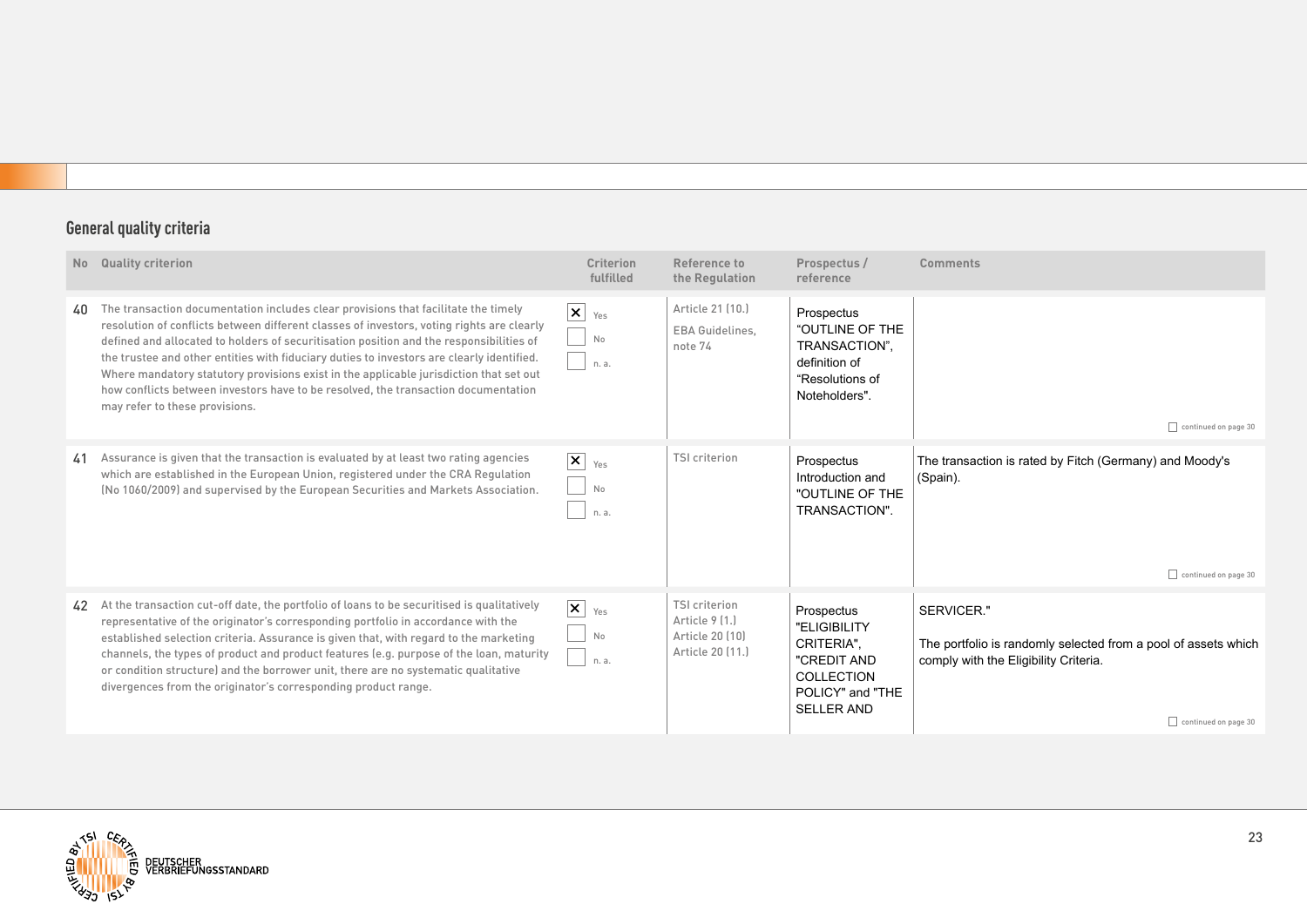| <b>No</b> | Quality criterion                                                                                                                                                                                                                                                                                                                                                                                                                                                                | <b>Criterion</b><br>fulfilled                     | Reference to<br>the Regulation | Prospectus /<br>reference                                                                                                | <b>Comments</b>                                                          |
|-----------|----------------------------------------------------------------------------------------------------------------------------------------------------------------------------------------------------------------------------------------------------------------------------------------------------------------------------------------------------------------------------------------------------------------------------------------------------------------------------------|---------------------------------------------------|--------------------------------|--------------------------------------------------------------------------------------------------------------------------|--------------------------------------------------------------------------|
| 43        | The interest rate and currency risks arising from the securitisation are appropriately<br>mitigated and any measures taken to that effect are disclosed. Except for the purpose<br>of hedging currency risk or interest rate risk, the SSPE does not enter into derivative<br>contracts and the pool of underlying exposures does not include derivatives. The<br>hedging derivatives are underwritten and documented according to common<br>standards in international finance. | Yes<br>No<br>$ \boldsymbol{\mathsf{x}} $<br>n. a. | Article 21 (2.)                | Prospectus<br>"TRANSACTION<br>STRUCTURE".                                                                                | All classes of notes have a fixed coupon.<br>continued on page 30        |
|           | 44 Any referenced interest payments under the securitisation assets and liabilities are<br>based on generally used market interest rates, or generally used sectoral rates<br>reflective of the cost of funds, and do not reference complex formulae or derivatives.                                                                                                                                                                                                             | Yes<br>$\vert x \vert$<br>No<br>n. a.             | Article 21 [3.]                | Prospectus<br>"TERMS AND<br><b>CONDITIONS OF</b><br>THE NOTES".                                                          | All classes of notes have a fixed coupon.<br>$\Box$ continued on page 30 |
| 45        | The underlying exposures transferred from, or assigned by the seller to the SSPE<br>shall meet predetermined, clear and documented eligibility criteria which do not<br>allow for active portfolio management of those exposures on a discretionary basis.                                                                                                                                                                                                                       | $\vert x \vert$<br>Yes<br>No<br>n. a.             | Article 20 [7.]                | Prospectus<br>"ELIGIBILITY<br>CRITERIA" and<br>"OUTLINE OF THE<br><b>OTHER</b><br><b>PRINCIPAL</b><br><b>TRANSACTION</b> | DOCUMENTS: "Receivable Purchase Agreement.<br>continued on page 30       |

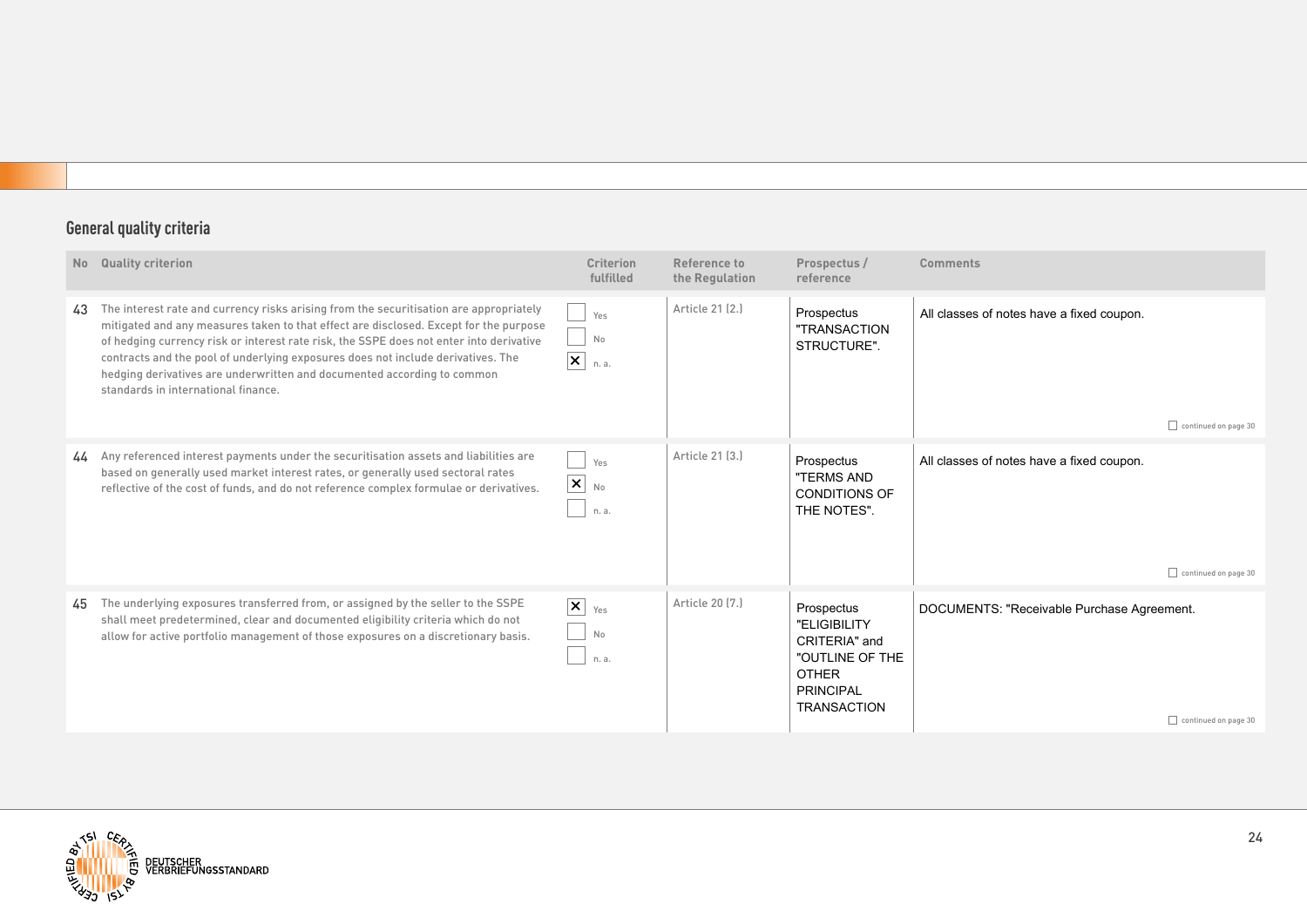|    | No Quality criterion                                                                                                                                                                                                                                                                                                                                                                                                                                                                                                                                                                                                                                                                                                                                                                                                                                                                                             |                                                                                                                                                       | <b>Criterion</b><br>fulfilled |       | Reference to<br>the Regulation | Prospectus /<br>reference                                                                                                                                                                                                                                          | <b>Comments</b>      |
|----|------------------------------------------------------------------------------------------------------------------------------------------------------------------------------------------------------------------------------------------------------------------------------------------------------------------------------------------------------------------------------------------------------------------------------------------------------------------------------------------------------------------------------------------------------------------------------------------------------------------------------------------------------------------------------------------------------------------------------------------------------------------------------------------------------------------------------------------------------------------------------------------------------------------|-------------------------------------------------------------------------------------------------------------------------------------------------------|-------------------------------|-------|--------------------------------|--------------------------------------------------------------------------------------------------------------------------------------------------------------------------------------------------------------------------------------------------------------------|----------------------|
| 46 | Assurance is given that the underlying exposures shall be transferred to the SSPE<br>after the selection without undue delay.                                                                                                                                                                                                                                                                                                                                                                                                                                                                                                                                                                                                                                                                                                                                                                                    | $ \mathsf{x} $                                                                                                                                        | Yes<br>No<br>n. a.            |       | Article 20 (11.)               | Prospectus<br>"OUTLINE OF THE<br>TRANSACTION".                                                                                                                                                                                                                     | continued on page 30 |
| 47 | The transaction<br>does not include a revolving period; or<br>$\overline{\phantom{a}}$<br>in case that a revolving period is included: The transaction documentation shall<br>$\overline{\phantom{a}}$<br>include appropriate early amortization provisions or triggers for termination of<br>the revolving period, including at least the following:<br>a deterioration in the credit quality of the underlying exposures to or below a<br>$\bullet$<br>predetermined threshold;<br>the occurrence of an insolvency-related event with regard to the originator or<br>$\bullet$<br>the servicer;<br>the value of the underlying exposures held by the SSPE falls below a<br>$\bullet$<br>predetermined threshold (early amortization event);<br>a failure to generate sufficient new underlying exposures that meet the<br>۰<br>predetermined credit quality (trigger for termination of the revolving period). | Yes<br>$ \boldsymbol{\mathsf{x}} $<br>$ \mathsf{x} $<br>$ \boldsymbol{\mathsf{x}} $<br>$\vert\boldsymbol{\times}\vert$<br>$ \boldsymbol{\mathsf{x}} $ | No<br>×.                      | n. a. | Article 21 (6.)                | Prospectus<br>"OUTLINE OF THE<br>TRANSACTION",<br>definitions of<br>"Replenishment"<br>and "Revolving<br>Period" as well as<br>"OUTLINE OF THE<br><b>OTHER</b><br><b>PRINCIPAL</b><br><b>TRANSACTION</b><br>DOCUMENTS",<br>"Receivables<br>Purchase<br>Agreement". | continued on page 30 |

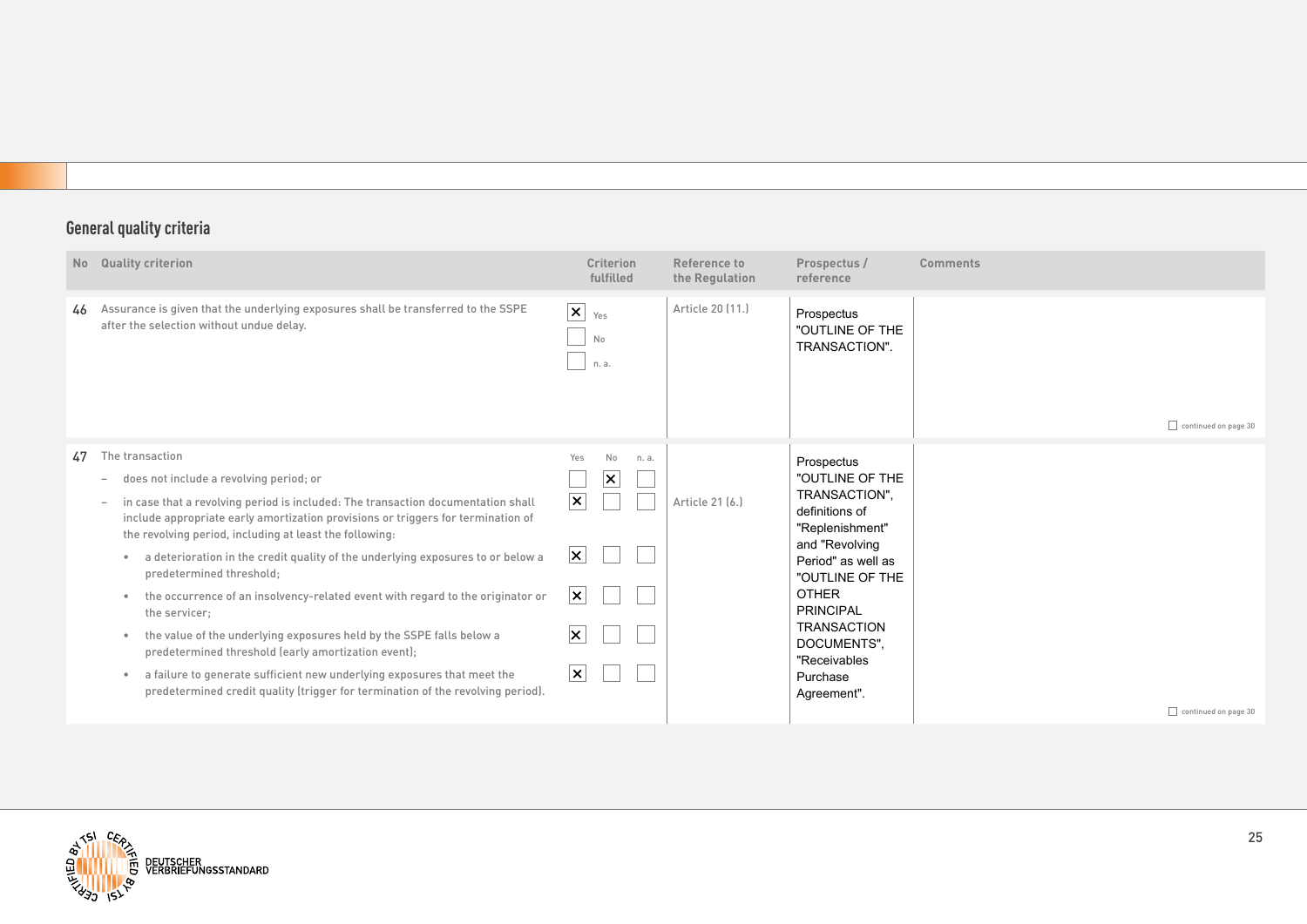| No | <b>Quality criterion</b>                                                                                                                                                                                                                                                                                                                                                                                                                                                                                                                                                                                                                                                                                                                                                                                                                                                                                                                                                                                                                                                      | <b>Criterion</b><br>fulfilled                                               | Reference to<br>the Regulation     | Prospectus /<br>reference                                       | <b>Comments</b>      |
|----|-------------------------------------------------------------------------------------------------------------------------------------------------------------------------------------------------------------------------------------------------------------------------------------------------------------------------------------------------------------------------------------------------------------------------------------------------------------------------------------------------------------------------------------------------------------------------------------------------------------------------------------------------------------------------------------------------------------------------------------------------------------------------------------------------------------------------------------------------------------------------------------------------------------------------------------------------------------------------------------------------------------------------------------------------------------------------------|-----------------------------------------------------------------------------|------------------------------------|-----------------------------------------------------------------|----------------------|
| 48 | The transaction has a<br>sequential priority of payments; or a<br>non-sequential priority of payments and includes triggers relating to the<br>performance of the underlying exposures resulting in the priority of payments<br>reverting to sequential payments in order of seniority if the credit quality of the<br>underlying exposures below a pre-determined threshold.<br>The transaction is a revolving securitisation transaction and includes further<br>provisions and triggers according to article 21.6. of the Securitisation Regulation.                                                                                                                                                                                                                                                                                                                                                                                                                                                                                                                       | Yes<br>No<br>n. a.<br>$\times$<br>$ \boldsymbol{\times} $<br>$ \mathsf{x} $ | Article 21 [5.]<br>Article 21 [6.] | Prospectus<br>"TERMS AND<br><b>CONDITIONS OF</b><br>THE NOTES". | continued on page 30 |
| 49 | Assurance is given, that the transaction is structured in a way that in an early<br>amortisation event and after an enforcement or an acceleration notice has been<br>delivered no amount will be trapped in the SSPE beyond what is necessary to ensure<br>the operational functioning of the SSPE or the orderly repayment of investors in<br>accordance with the contractual terms of the securitisation (unless exceptional<br>circumstances require that amount is trapped in order to be used, in the best interests<br>of investors, for expenses that will avoid the deterioration in the credit quality of the<br>underlying exposures). All principal receipts from the underlying exposures will be<br>passed to investors via sequential amortisation of the securitisation positions, as<br>determined by the seniority of the securitisation position; repayment of the<br>securitisation positions will not be reversed with regard to their seniority and no<br>provisions will require automatic liquidation of the underlying exposures at market<br>value. | $ \mathsf{x} $<br>Yes<br>No<br>n. a.                                        | Article 21 (4.)                    | Prospectus<br>"TERMS AND<br><b>CONDITIONS OF</b><br>THE NOTES". | continued on page 30 |

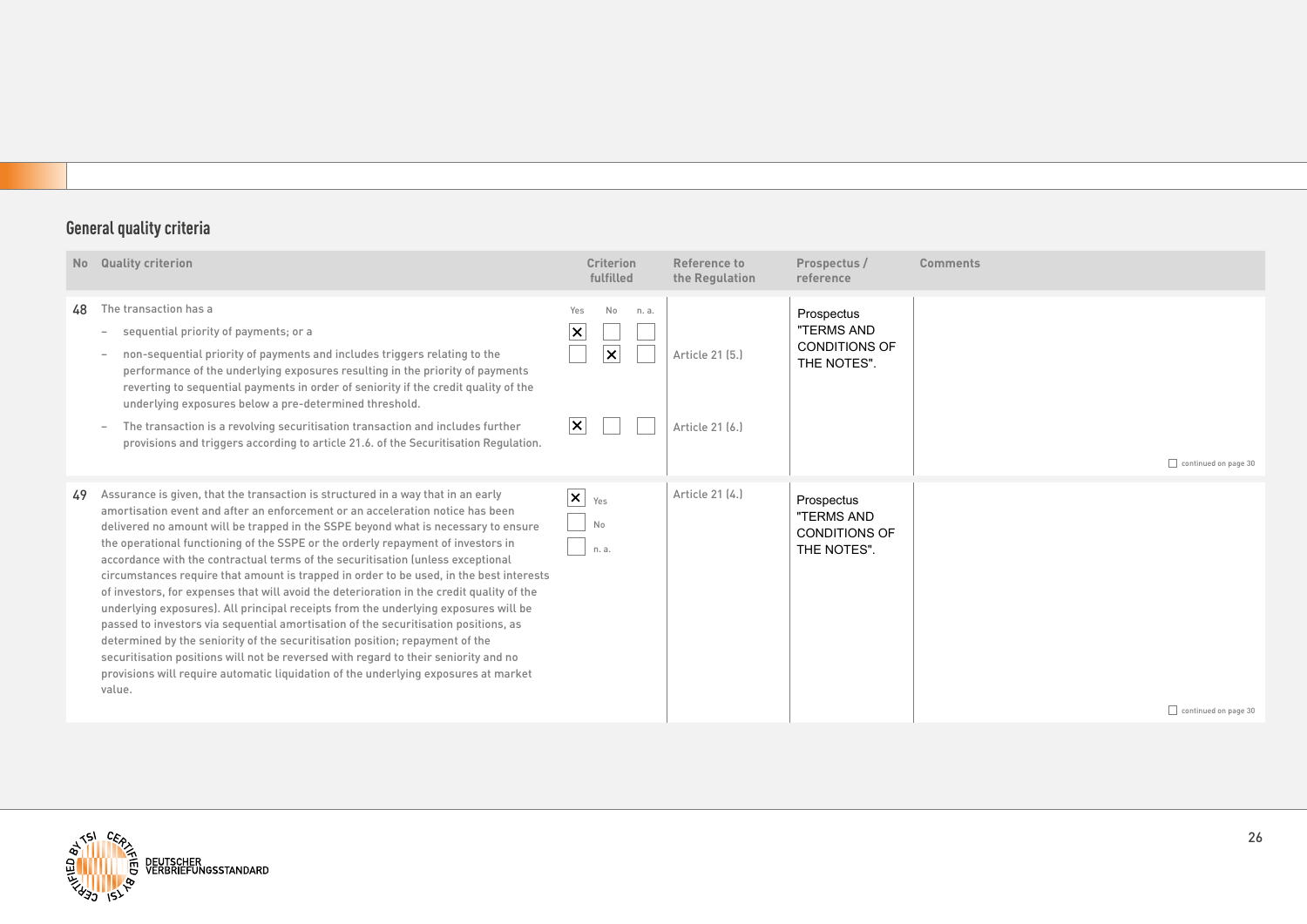|    | No Quality criterion                                                                                                                                                                                                                                                                                                                                                                                                                                                                                         | <b>Criterion</b><br>fulfilled         | Reference to<br>the Regulation       | Prospectus /<br>reference                                                                                              | <b>Comments</b>                                                      |
|----|--------------------------------------------------------------------------------------------------------------------------------------------------------------------------------------------------------------------------------------------------------------------------------------------------------------------------------------------------------------------------------------------------------------------------------------------------------------------------------------------------------------|---------------------------------------|--------------------------------------|------------------------------------------------------------------------------------------------------------------------|----------------------------------------------------------------------|
| 50 | Assurance is given that all key transaction parties (e.g. servicer, account bank,<br>swap provider, etc.) and their tasks, contractual obligations and responsibilities are<br>described in the Prospectus or the final document. If specific requirements are made<br>with regard to the rating of the relevant transaction party, these must be presented in<br>the Prospectus or the final document and the measures to be taken if the rating falls<br>below the defined target value must be indicated. | $\vert x \vert$<br>Yes<br>No<br>n. a. | TSI criterion and<br>Article 21 [7.] | Prospectus<br>"OUTLINE OF THE<br>TRANSACTION",<br>subsection "THE<br>PARTIES" as well<br>as section<br>"OUTLINE OF THE | OTHER PRINCIPAL TRANSACTION DOCUMENTS".<br>continued on page 30      |
| 51 | Assurance is given that the contractual obligations, duties and responsibilities of the<br>servicer, trustee and all other ancillary service providers are clearly specified in the<br>transaction documentation. In the case of an insolvency or default of the servicer or<br>any other counterparty the documentation specifies the rights and procedures<br>regarding the replacement of the servicer.                                                                                                   | $\vert x \vert$<br>Yes<br>No<br>n. a. | Article 21 (7.)                      | "Prospectus<br>"OUTLINE OF THE<br><b>OTHER</b><br><b>PRINCIPAL</b><br><b>TRANSACTION</b><br>DOCUMENTS",<br>subsection  | "Servicing Agreement".<br>continued on page 30                       |
| 52 | Confirmation is given that at least one lead manager or arranger is involved in the<br>transaction and that the lead manager or arranger is also named accordingly in the<br>listing prospectus or the final document.                                                                                                                                                                                                                                                                                       | $ \mathsf{x} $<br>Yes<br>No<br>n. a.  | <b>TSI</b> criterion                 | Prospectus<br><b>OUTLINE OF THE</b><br>TRANSACTION.                                                                    | The transaction is arranged by UniCredit AG.<br>continued on page 30 |

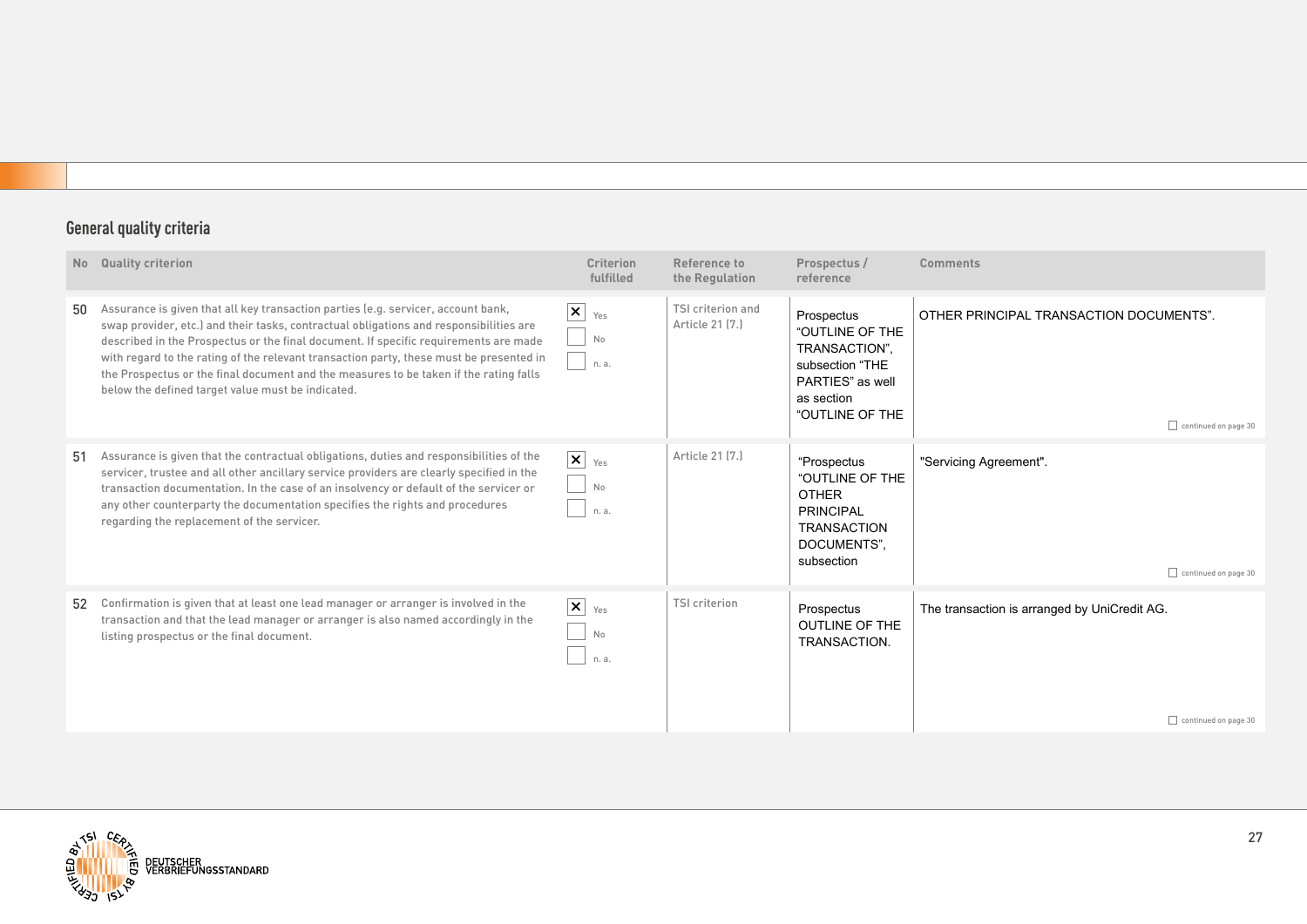|    | No Quality criterion                                                                                                                                                                                                                                                                        | <b>Criterion</b><br>fulfilled                     | Reference to<br>the Regulation | Prospectus /<br>reference                                                             | <b>Comments</b>                                                                                                |
|----|---------------------------------------------------------------------------------------------------------------------------------------------------------------------------------------------------------------------------------------------------------------------------------------------|---------------------------------------------------|--------------------------------|---------------------------------------------------------------------------------------|----------------------------------------------------------------------------------------------------------------|
| 53 | Assurance is given that no significant changes will be made to the transaction<br>structure in the period from the announcement to the closing of the transaction. The<br>originator confirms that changes to the transaction structure will be reported to the<br>TSI without undue delay. | $\mathsf{x} _{\gamma_{\text{es}}}$<br>No<br>n. a. | TSI criterion                  | Prospectus<br><b>OUTLINE OF THE</b><br>TRANSACTION;<br><b>CERTIFICATION</b><br>BY TSI | Due to the retained nature of the transaction there will be no<br>announcement.<br>$\Box$ continued on page 30 |

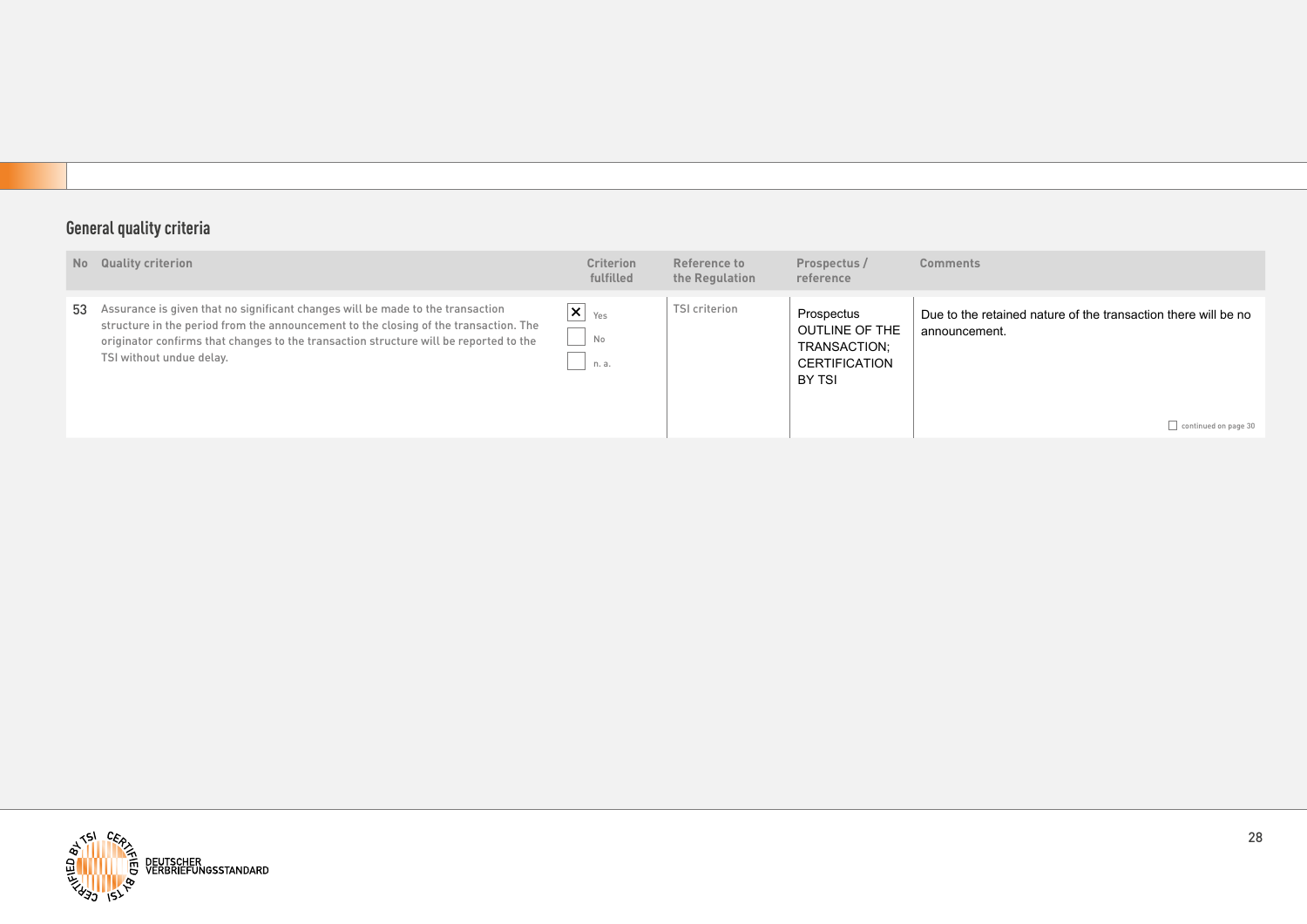## **Additional quality criteria for auto loans**

| No Quality criterion                                                                                                                                                                                                                                                                                                                                                     | <b>Criterion</b><br>fulfilled                          | Reference to<br>the Regulation | Prospectus /<br>reference                           | <b>Comments</b>      |
|--------------------------------------------------------------------------------------------------------------------------------------------------------------------------------------------------------------------------------------------------------------------------------------------------------------------------------------------------------------------------|--------------------------------------------------------|--------------------------------|-----------------------------------------------------|----------------------|
| Definition of auto loans                                                                                                                                                                                                                                                                                                                                                 |                                                        |                                |                                                     |                      |
| 54 The definition of auto loans is based on a loan to a borrower for the purchase of a<br>motor vehicle, in which the item financed is used as collateral (assignment as security<br>- to the extent legally feasible in the relevant jurisdiction) and the vehicle registration<br>document essentially remains with the lender or his / her authorised representative. | $\overline{\mathsf{x}}$ $_{\text{Yes}}$<br>No<br>n. a. |                                | Prospectus<br>"CREDIT AND<br>COLLECTION<br>POLICY". | continued on page 30 |

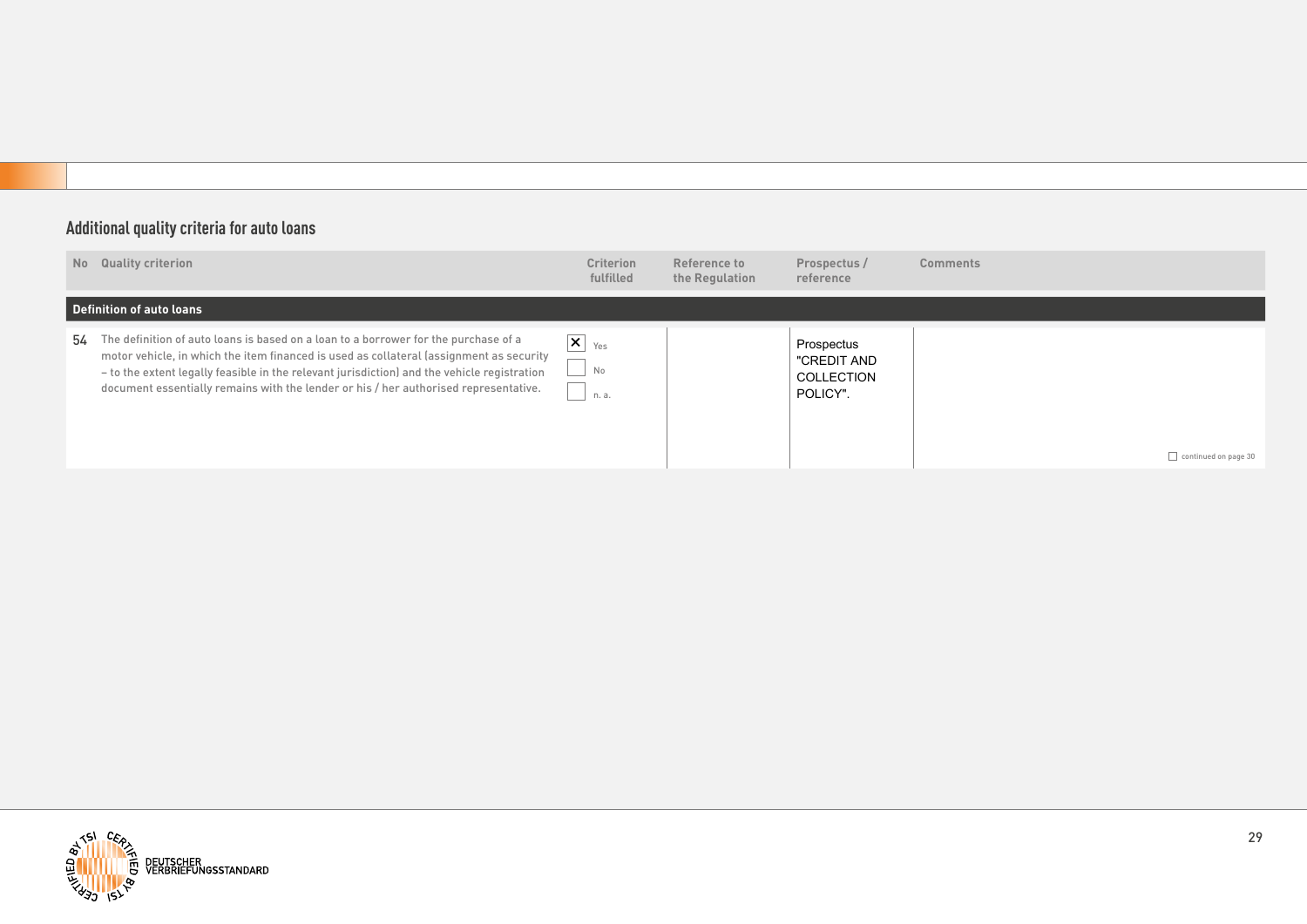